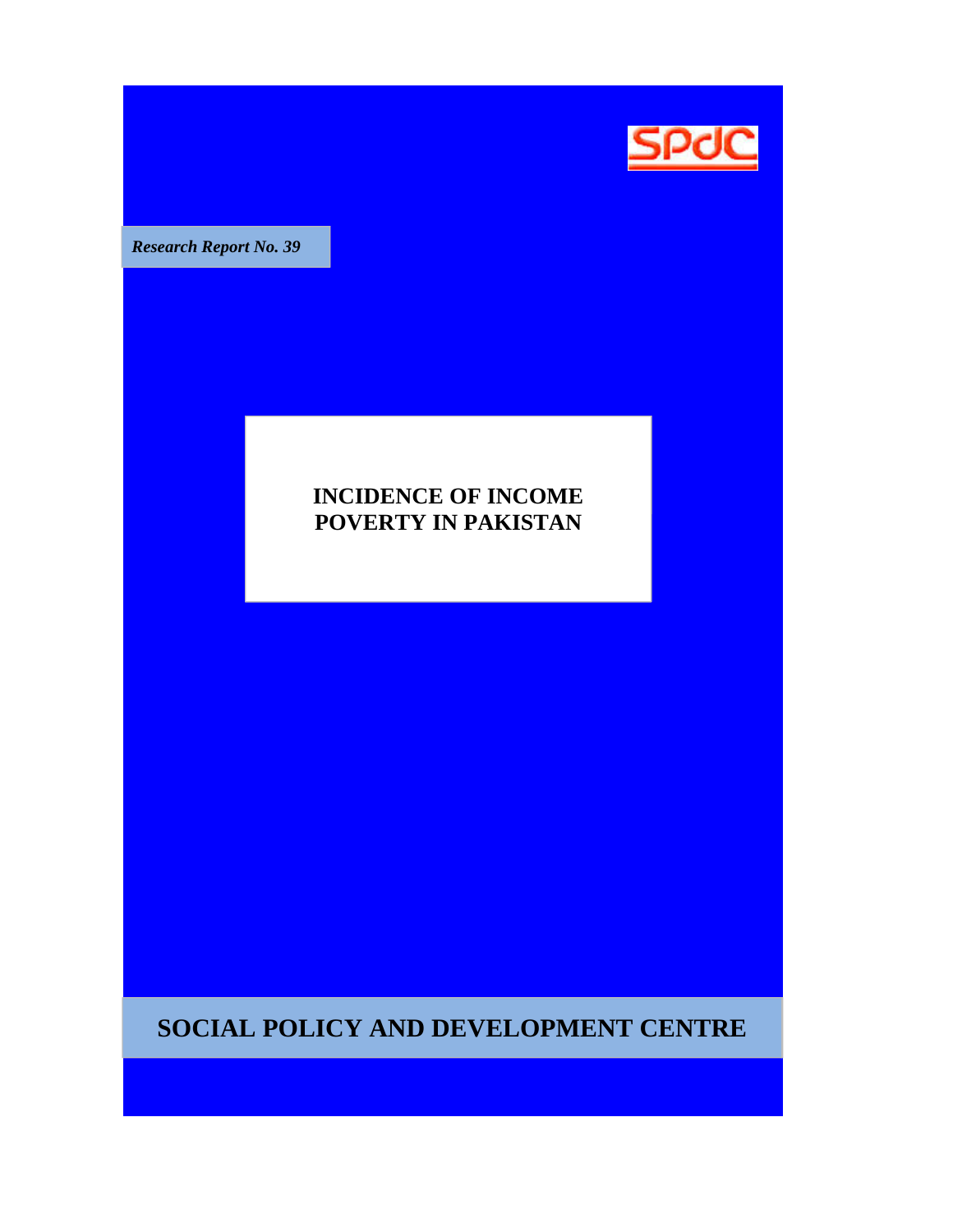# **INCIDENCE OF INCOME POVERTY IN PAKISTAN**

*Aisha Ghaus-Pasha Haroon Jamal*

*March, 2001*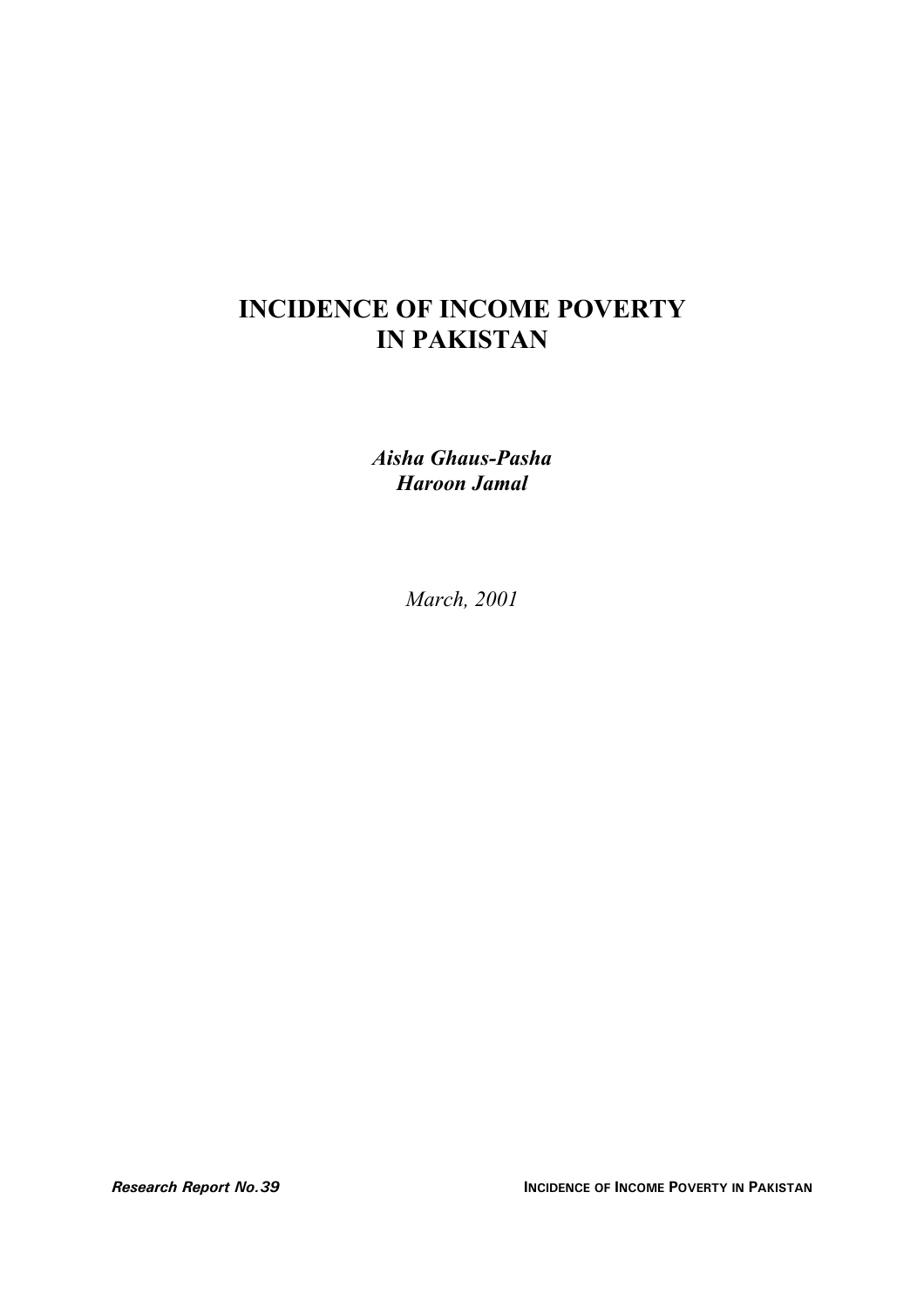Knowledge about the poor is essential if the government is to adopt sound development strategies and more effective policies for alleviating poverty. How many poor are there? Where do they live? What are their socio-economic circumstances? Answering these questions is a necessary first step towards understanding the impact of policies on the poor. This paper presents the facts and figures about the extent, nature, and depth of the poor in Pakistan using the latest HIES data. The paper concludes that income poverty is pervasive in Pakistan, encompassing approximately one-third of the country's population. Bulk of these are chronically poor. Also, there exist significant regional differences in the severity of the poverty problem in the country. A number of important implications for the design of the poverty alleviation program emanate from the findings such as the need for spatial targeting of poverty alleviation funds and the emphasis on skill/education enhancement and income support schemes in the poverty alleviation package.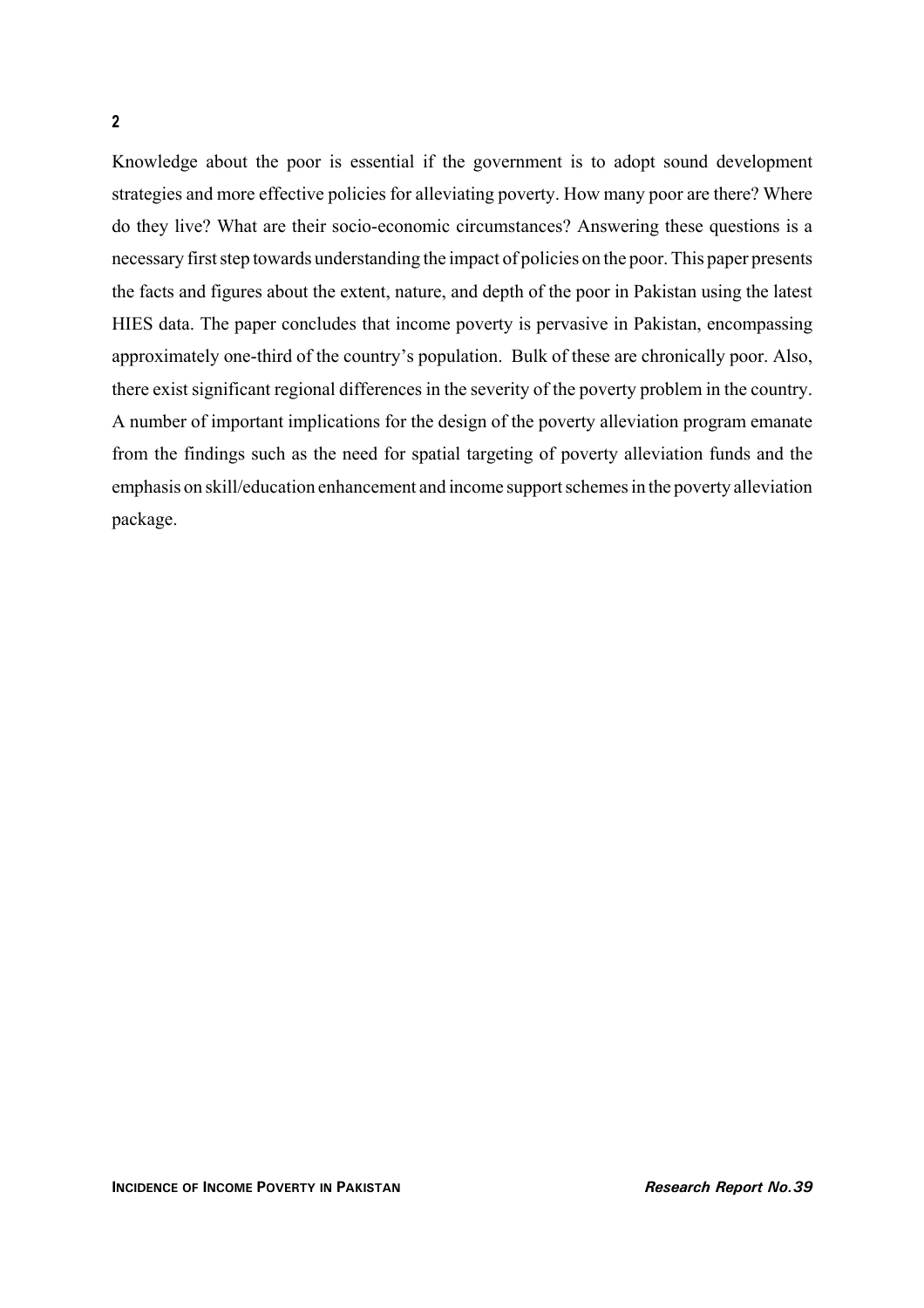## **INCIDENCE OF INCOME POVERTY IN PAKISTAN**

### **1. INTRODUCTION**

After more than a decade of pre-occupation with macroeconomic stabilization, poverty alleviation is currently the buzz word among the upper echelons of policy makers in Pakistan. Concern for poverty has been heightened by a general consensus among researchers and policy makers that poverty has returned to Pakistan in the 90s. This recognition is largely based on a deterioration in key macro determinants of poverty like growth in per capita income, unemployment and food prices.<sup>1</sup> Contemporary micro household level data is generally not available and, therefore, key facts which are crucial for the formulation of a meaningful and effective poverty alleviation strategy still remain largely unknown.

The release of the Household Integrated Economic Survey (HIES) data for 1996-97 has made it possible to address this problem to some extent. This paper, using results from the survey, attempts to answer a number of important questions related to poverty: What is the incidence and extent of poverty in the country? What is its regional and urban/rural profile? What are the economic circumstances of the poor? and finally what are the implications of the above for the poverty alleviation strategy?

The paper is organised as follows. Section two discusses the key methodological issues in the estimation of poverty. Section three gives the estimation of poverty line while incidence of poverty is presented in section four. Section five presents the determinants of the extent and depth of poverty in Pakistan. Finally, conclusions and policy implications are presented in section six.

#### **2. ESTIMATION OF POVERTY: METHODOLOGICAL ISSUES**

Poverty is a multidimensional concept involving not only economic but also social depreviation. Sen's (1987) capability concept proposes that in addition to requiring certain goods and services for oneself one may also value one's capability to be socially useful. This approach emphasizes not only delivery of a certain quantity of food, but also access to complementary inputs such as

<sup>&</sup>lt;sup>1</sup>See Sayeed and Ghaus-Pasha [1996], Akhtar and Ahmed [1999].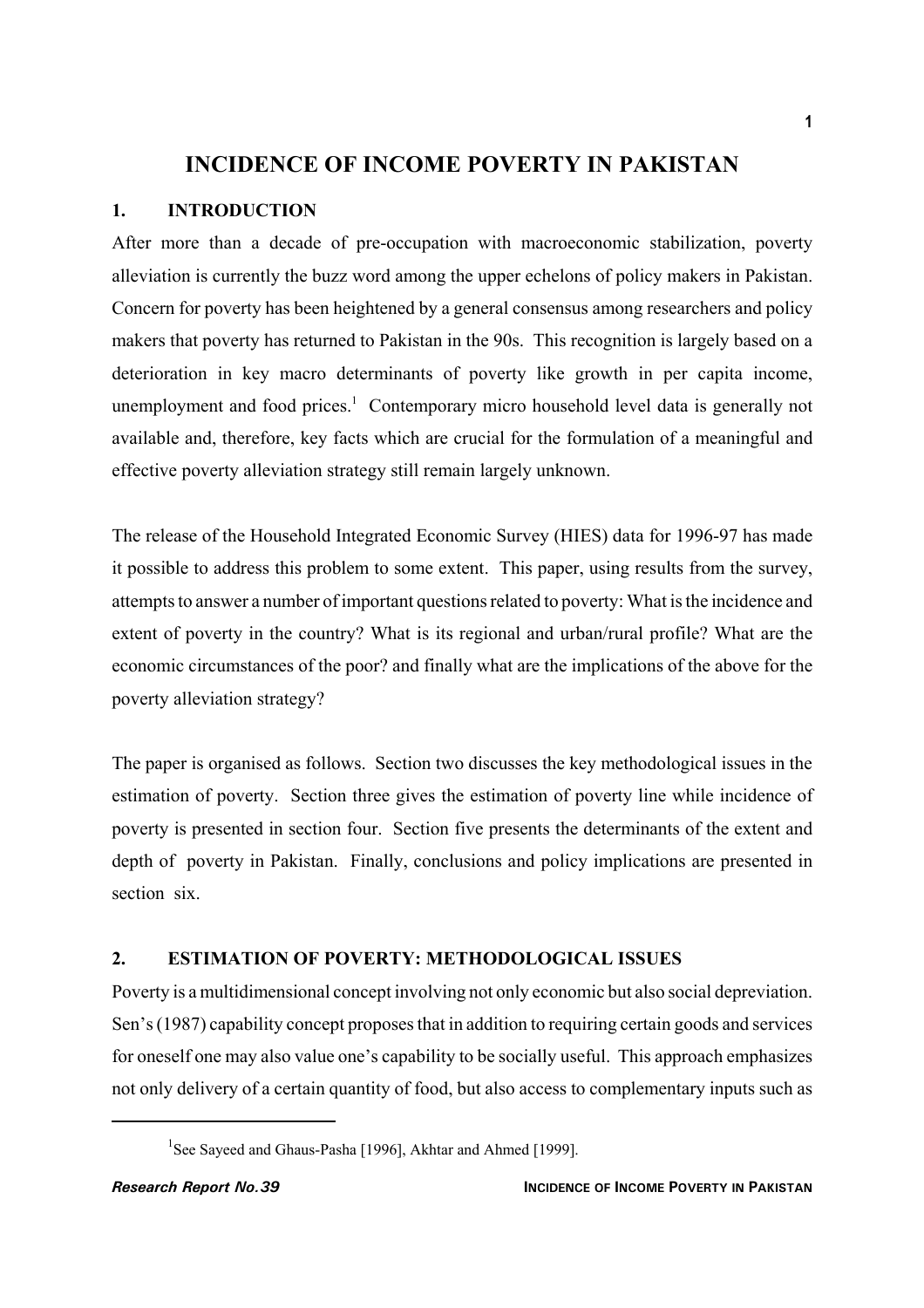health care, drinking water, sanitary facilities and education. However, for operational purposes at the household level, income poverty is generally emphasised. The focus of this paper is, therefore, on income poverty.

Estimation of income poverty may be undertaken using two alternative approaches: absolute and relative. The choice essentially depends on whether the focus is on the analysis of the extent of shortfall in the standard of living or of inequality as a source of poverty. Absolute poverty is an aspect of the former, while relative poverty is an aspect of the latter. In less developing countries (LDC) where average levels of income are low, the latter approach is less common and less preferred. However, the advocates of this approach indicate that most apparent advantage is that it does not require any a priori specification of 'needs' of minimal consumption. It simply focuses on the relative condition of poorest.

The emphasis on the extent of absolute poverty or consideration of absolute welfare is no less important. Most, if not all, studies for LDCs argue that poverty alleviation efforts need to be judged by their success not just in reducing inequality per se, but also in their impact upon absolute levels of welfare. This paper focuses on absolute and not relative poverty.

It is, however difficult to translate absolute needs into a poverty criterion. Defining the scope of basic needs and its minimum level remains an area of controversy. Most of the studies for LDCs use food adequacy or nutritional (calorie) requirement to define poverty level. Giving the highest priority to food adequacy among basic needs, this approach is useful for an aggregate criterion for absolute welfare standard. The exponents of this approach also argue that consumption pattern of the sample itself are used to determine the level of total expenditure which is consistent with achieving caloric norms.

The alternative option is to take the poverty line as the cost of achieving a minimum bundle of basic needs. The first attempt to estimate this in the context of Pakistan was made by Ahmad (1993). With the help of a consultative exercise and opinion surveys, he arrived at the quantum and value of various components of basic needs separately for urban and rural areas. This approach is also used by Gazdar et al (1994) after some modification. The approach, which is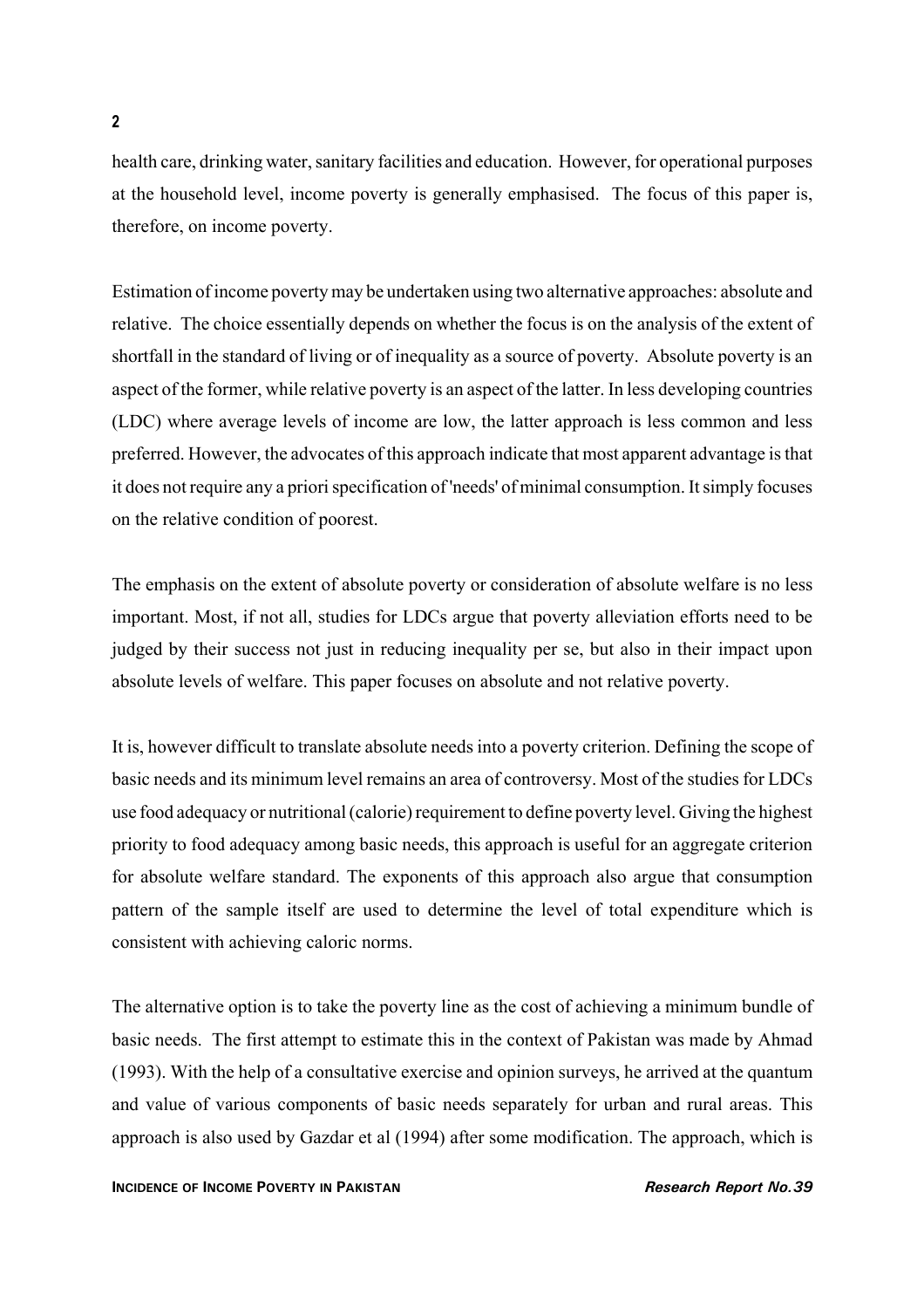based on express evaluations of social status, is criticized on the ground that it is arbitrary and subjective. Therefore, the approach which shows the revealed behavior (based on actual consumption) is preferred for this paper.

Specification of calorie requirement is also problematic. It is well known that calorie requirement vary between people not only by sex and age, but also with climatic, work and living environment. Except for age and sex, the data is not rich to provide detailed information about a person's precise physiological condition or quantify normal level of physical exertion. The conclusion, therefore one may draw is that nutritional standards are vague and may depict only partial rather than complete picture of poverty.

For estimation purposes poverty may be defined as the suitable ability to obtain calorie requirements. One approach derives the food expenditure from the calorie-expenditure relationship. But ignoring non-food expenditure is not justified on various grounds. Avery low non-food consumption, for instance, means that food expenditure could become highly vulnerable to, even small decrease in income. Therefore, a safety-margin in the poverty criterion is necessary to get a cut-off point, necessary to acquire the usual means of subsistence. Following Ercelawn (1992), this paper uses overall expenditure in calorie-expenditure relationship for an upward adjustment to minimum food expenditure.

The next issue is to relate poverty standards in term of overall expenditure with observed income or expenditure. Most studies on poverty in Pakistan have used total expenditure as the capacity to meet the poverty standard. The authors usually cite data consideration such as understatement of income or prefer expenditure; since its relative stability over time is considered as a reflection of 'permanent' income. However, Ercelawn (1992) argued that similar understatements in expenditure are also possible and more importantly, subsistence expenditure may well involve quasi-permanent indebtedness. Therefore, income as primary poverty criterion is preferred in this paper.

#### **3. ESTIMATION OF POVERTY LINE**

*3.1 Characteristics of Date Source*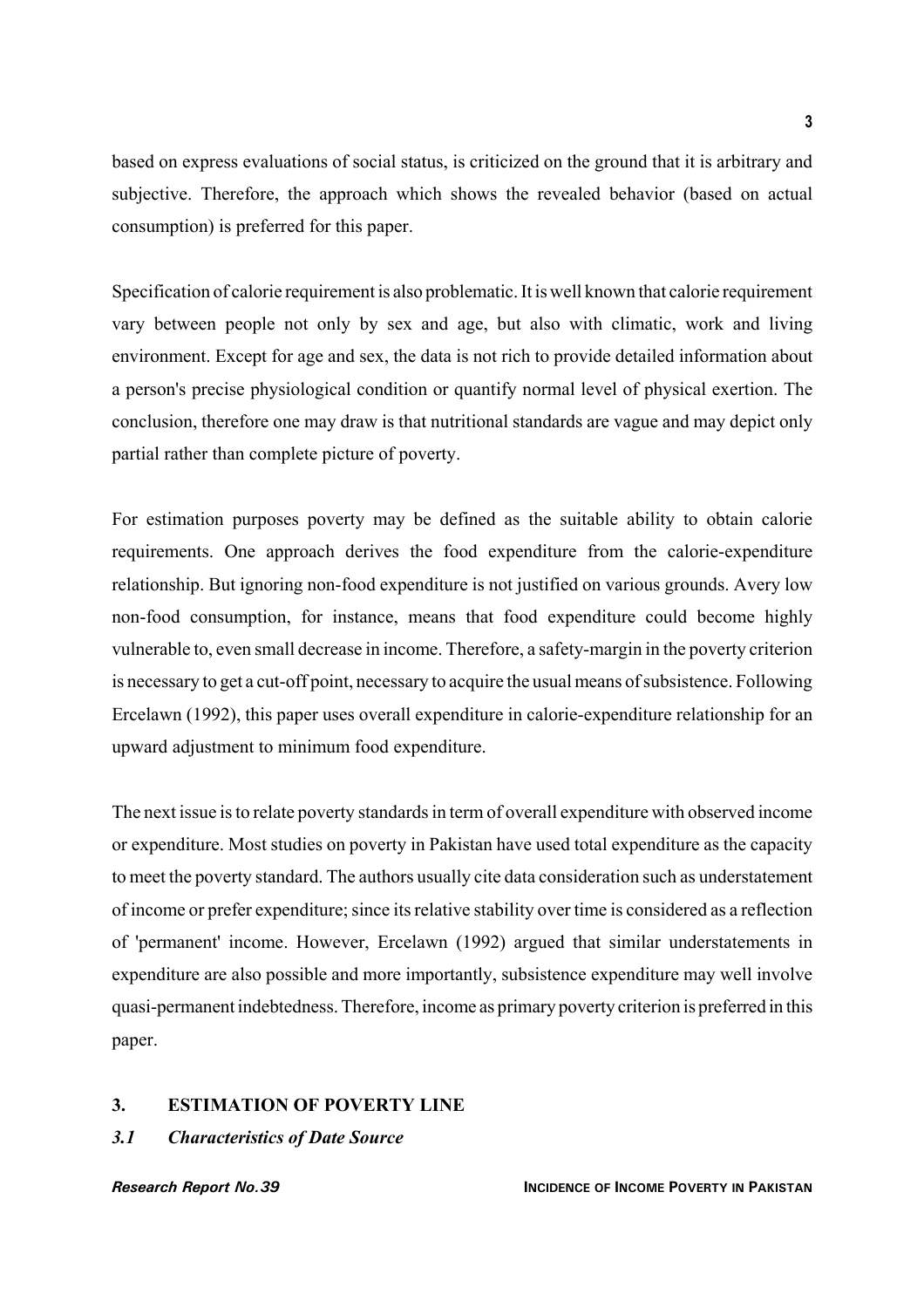The analysis in this paper is based on disaggregated HIES data. The data was collected during 1996-97 by Federal Bureau of Statistics, Government of Pakistan. The universe consists of all urban and rural areas of the four provinces of Pakistan, defined as such by Population Census 1981. The survey excludes some areas due to administrative difficulties. The excluded areas constitute about 4% of total population.

Table 1 highlights important characteristics of HIES. It also gives an idea of under coverage as compared with the Population Census 1998.

|                                             | <b>HIES</b> |       | <b>1998 POPULATION CENSUS</b> |       |
|---------------------------------------------|-------------|-------|-------------------------------|-------|
|                                             | Urban       | Rural | Urban                         | Rural |
| Sample Size                                 | 5447        | 8814  |                               |       |
| Universe - Population (Million)             | 30.11       | 68.12 | 42.46                         | 88.12 |
| Universe - Household (Million)              | 4.71        | 11.05 | 6.15                          | 13.06 |
| Average Family Size                         | 6.41        | 6.17  | 6.90                          | 6.74  |
| Sex Ratio                                   | 109         | 105   | 112                           | 106   |
| <b>Adult Equivalent Scale</b>               | 5.31        | 5.02  |                               |       |
| Sample (for this analysis) <sup>2</sup>     | 5424        | 8804  |                               |       |
| Mean Expenditure Per Capita (Rs.)           | 1219        | 790   |                               |       |
| Mean Income Per Capita (Rs.)                | 1270        | 921   |                               |       |
| Gini - Household Expenditure Per Capita (%) | 34.88       | 25.07 |                               |       |
| Gini - Household Income Per Capita (%)      | 38.35       | 41.39 |                               |       |

### **TABLE 1 CHARACTERISTICS OF HIES 1996-97**

<sup>&</sup>lt;sup>2</sup> For the purpose of this analysis, households which had a food share below 5 and greater than 90 percent of total consumption as well as those which had no household size reported, have been dropped.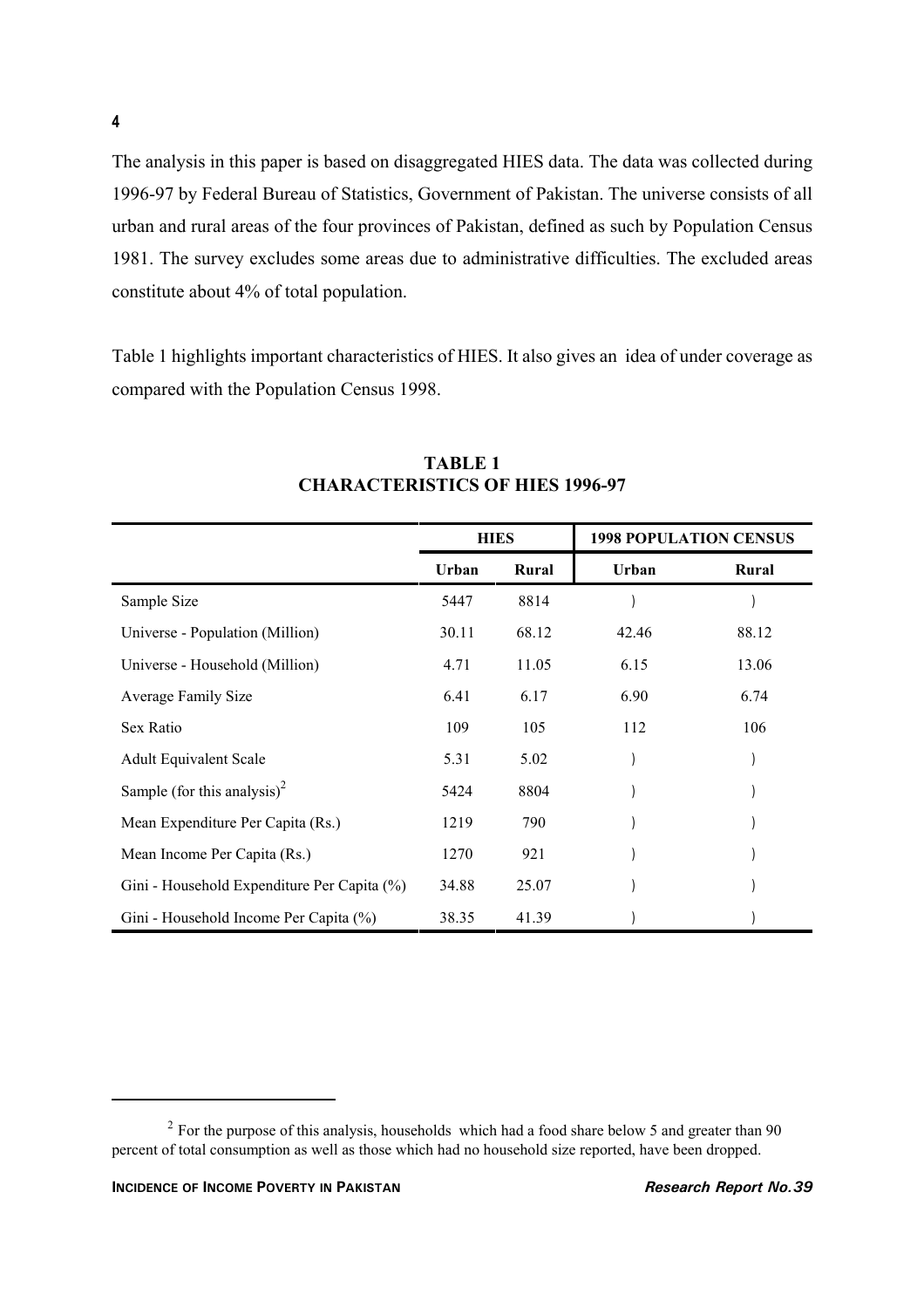#### *3.2 Approaches to Determination of Poverty Line*

The calorie-based approach, as discussed above, is dominant in studies of poverty throughout the developing world, including Pakistan. Various variants of this approach have been applied in the Pakistani context. There are discussed below.3

Havinga et al (1989) set the poverty line, as the average food expenditure of those households who consume in the region of the minimum required calorific intake. Malik (1988) and Amjad and Kamal (1997) modified this method by adjusting for non-food expenditure. To allow non-food expenditure in the estimation of poverty line, the distribution of total expenditure between food and non-food categories has been utilized. To be more specific, food expenditure needed for the required amount of calories has been multiplied by the reciprocal of the food expenditure share in total expenditure of the relevant lower income group.

Instead of taking average expenditure, Ercelawn (1991) used calorie consumption function (CCF) to derive expected total expenditure of those households who consume minimum required calorific intake. This method derives expected expenditure for potential (2550) calorie intake. Lanjouw (1994) set the poverty line as the sum of (i) the food expenditure adequate to consume exactly the minimum required calorific intake and (ii) expected (regression based) non-food expenditure of these households defined in (i).

Jafri (1999) modified this approach by taking expected food expenditure (CCF) of the sample and average non-food expenditure of those household whose food expenditure is exactly equal to the minimum requirement. It is assumed that those households whose food expenditure is exactly equal to the minimum prescribed will also satisfy their other basic needs. Jafri calls this approach the "cost of basic needs" methods.

 $3A$  summary table of nearly all methods used in poverty analysis is Pakistan is given in Gazdar (1998).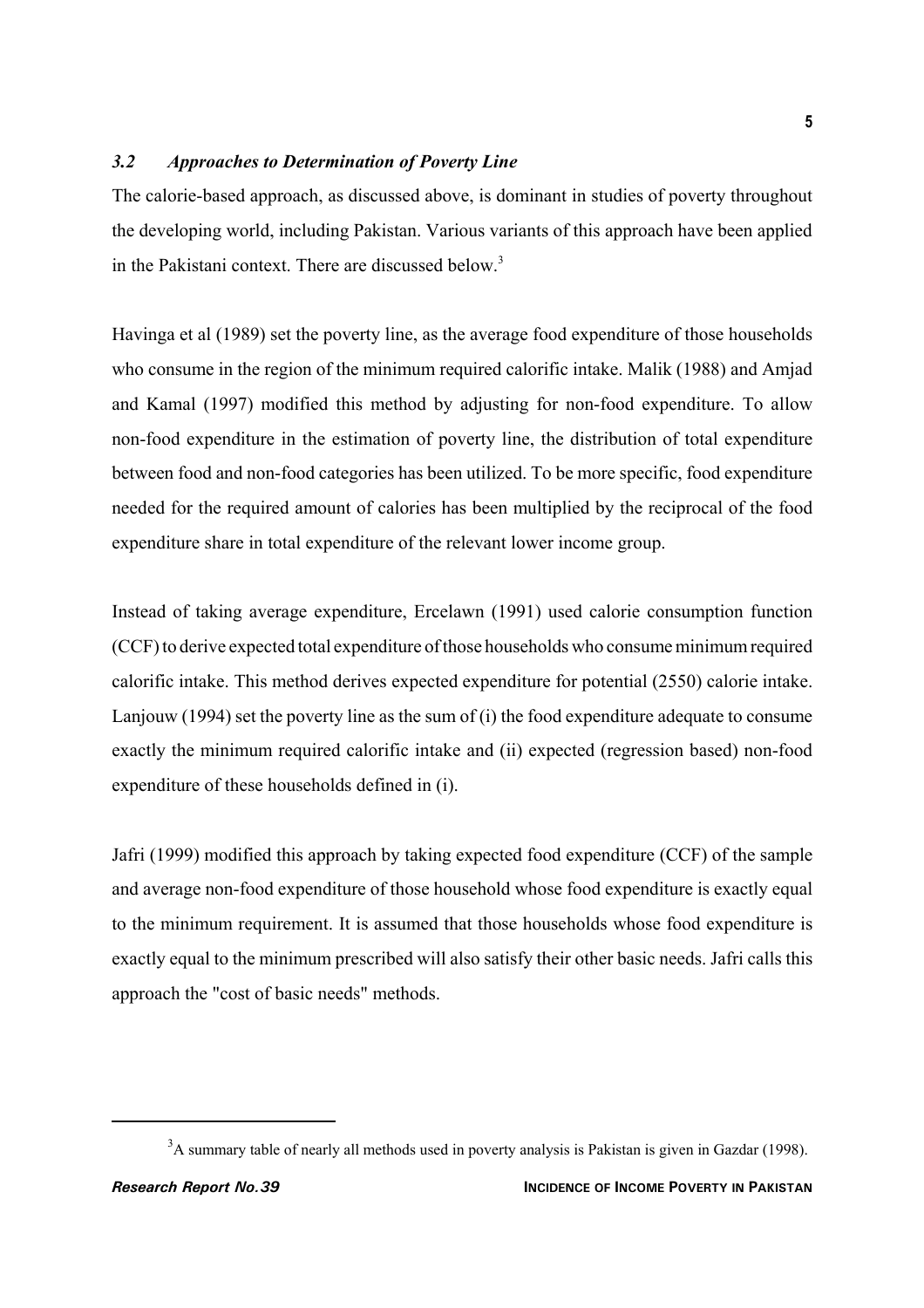By far the most common approach has been to use 2550 calories (for urban as well as rural) per day per adult as the calorific cut-off point. This calorie norm was recommended by Pakistan Planning Commission (1985) and supplemented by recommendations of FAO/WHO [cited in Mohin (1986)]. Often it is argued that "estimating the poverty line from a calorie-expenditure function using a unique caloric standard for the urban and rural sub-sample would have the effect of over-estimating urban poverty line in comparison with the rural". (Gazdar, 1998).

A Working Group on Poverty Alleviation was formed in the Planning Commission in 1997 (GOP, 1997). The Group recommended different calorie norms for urban and rural areas (2550 and 2230 for rural and urban areas, respectively). Regional difference in the caloric norms exists in other countries also. In India, the original poverty line (set in 1960-61) was referenced around a daily intake of 2100 calories per person in rural and 1900 calories per person per day in urban areas. For subsequent updating and adjustment of the poverty line, the standard price indices are used.

#### *3.3 The Poverty Line*

This study uses total expenditure (economic capacity) method to obtain critical expenditure for minimum calorific intake, as in Ercelawn (1991). However, the calorific cut-off points recommended by the Working Group (GOP, 1997) i.e. 2550 for rural and 2230 for urban areas are used. To facilitate comparison, the calorie norms are converted using adult equivalent scale (GOP, 1985). More specifically, per capita calorie consumption is regressed on per capita non-durable consumption expenditure to estimate expected expenditure for potential calories. Separate regressions are estimated for rural and urban areas and for each province.

Table-2 presents the average calorie consumption for different regions, while sources of calories are depicted in Table 3. The key source of calorie intake in the country is wheat (see Table 3). However, there exist some inter-regional differences in the pattern of sources also. For example, poor households in urban NWFP obtain 64 per cent of their calories from wheat, while the corresponding figure is 47 per cent for urban Sindh. These variations in the sources of calories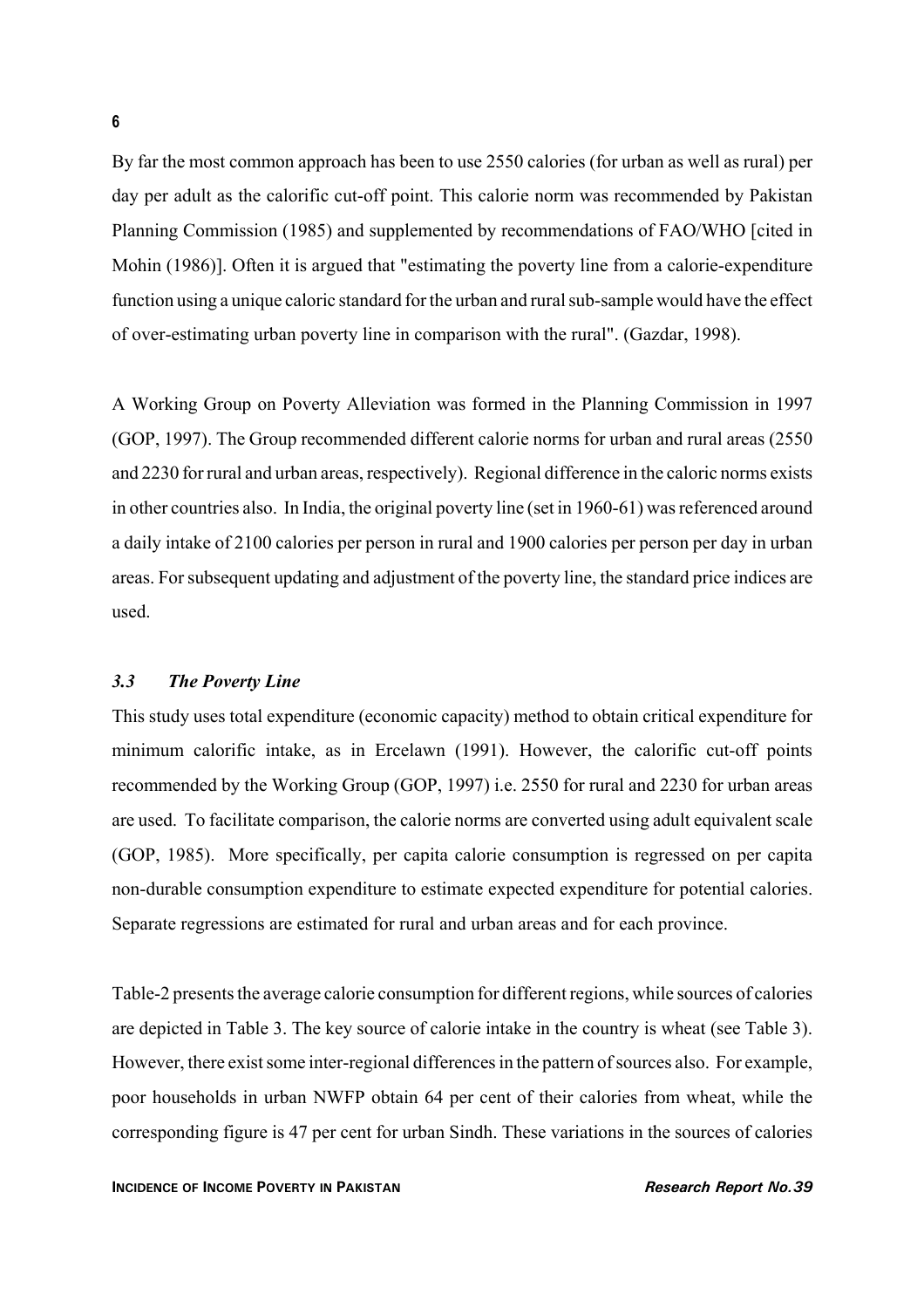across regions as well as the underlying price differences and difference in overall calorie consumption explain the difference in the poverty line across regions presented in Table 4. The poverty line ranges from Rs 465 to Rs 664 per capita per month in the urban areas and Rs 390 to Rs 564 in the rural areas.

|             | Urban | Rural |
|-------------|-------|-------|
| Pakistan    | 2873  | 3375  |
| Punjab      | 2954  | 3322  |
| Sindh       | 2750  | 3319  |
| <b>NWFP</b> | 2914  | 3706  |
| Balochistan | 2726  | 3380  |

| TABLE 2                        |
|--------------------------------|
| <b>CALORIE CONSUMPTION</b>     |
| (Calories per Month per Adult) |

| [Percent]                                   |                  |                  |       |                          |                |                |                  |                    |                  |                 |              |
|---------------------------------------------|------------------|------------------|-------|--------------------------|----------------|----------------|------------------|--------------------|------------------|-----------------|--------------|
|                                             |                  | <b>PUNJAB</b>    |       | <b>SINDH</b>             |                | <b>NWFP</b>    |                  | <b>BALOCHISTAN</b> |                  | <b>PAKISTAN</b> |              |
|                                             | Urban            | Rural            | Urban | Rural                    | Urban          | Rural          | Urban            | Rural              | Urban            | Rural           | <b>Total</b> |
| Wheat                                       | 59               | 54               | 47    | 41                       | 64             | 48             | 58               | 52                 | 57               | 48              | 53           |
| Rice                                        | $\overline{4}$   | 3                | 14    | 20                       | 3              | 3              | 7                | 6                  | $\overline{7}$   | 8               | 7            |
| Maize                                       | $\boldsymbol{0}$ | $\boldsymbol{0}$ | ٠     | $\overline{\phantom{m}}$ | 1              | 8              | $\boldsymbol{0}$ |                    | $\boldsymbol{0}$ | $\overline{4}$  | 2            |
| Pulses ( <i>i.e.</i> , lentils)             | 4                | $\overline{2}$   | 3     | 3                        | $\overline{2}$ | $\overline{2}$ | $\overline{4}$   | $\overline{4}$     | 3                | 3               | 3            |
| Milk and Milk Products                      | 6                | 15               | 6     | 11                       | 3              | 6              | 3                | 5                  | 4                | 9               | 7            |
| Oil and Vegetable Ghee                      | 14               | 14               | 13    | 12                       | 11             | 21             | 13               | 22                 | 13               | 17              | 15           |
| Meat, Fish, Poultry                         | 1                | $\mathbf{1}$     | 3     | 1                        | $\mathbf{1}$   | 1              | 3                | $\overline{2}$     | 3                | $\mathbf{1}$    |              |
| Fruits and Vegetables                       | $\overline{4}$   | 3                | 4     | 3                        | $\overline{c}$ | 2              | 3                | 3                  | 3                | 3               | 3            |
| <b>Sugar and Sugar Products</b>             | 7                | 5                | 9     | 6                        | 10             | 8              | 7                | 6                  | $\tau$           | $\overline{7}$  | 7            |
| Others                                      | 1                | 3                | 1     | 3                        | 3              | 1              | $\overline{c}$   | 1                  | 3                | 1               | 2            |
| <b>Source: Estimated from HIES, 1996-97</b> |                  |                  |       |                          |                |                |                  |                    |                  |                 |              |

# **TABLE 3 SOURCES OF CALORIES FOR POOR HOUSEHOLD**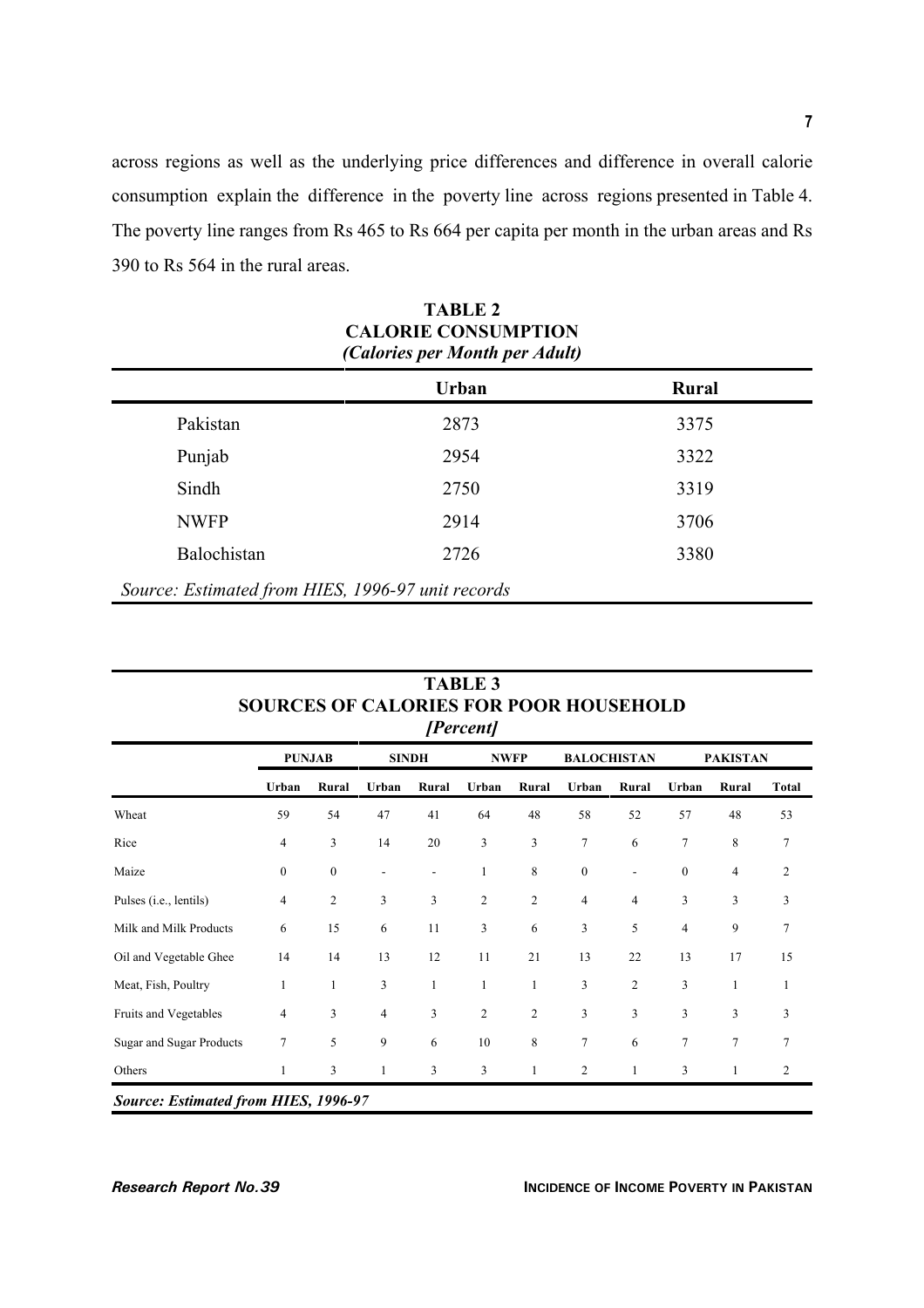| <b>Countries</b> | <b>Urban</b> | Rural |
|------------------|--------------|-------|
| Punjab           | 639          | 485   |
| Sindh            | 610          | 564   |
| <b>NWFP</b>      | 465          | 390   |
| Balochistan      | 664          | 551   |

**TABLE 4 POVERTY LINE ESTIMATES** *(Rs. Per Month Per Capita)*

*Note: Calculations are based on regression estimates and calorific cut-off points. The population weighted average poverty lines for Pakistan are Rs.618 and Rs 484 for urban and rural areas respectively.*

#### **4. INCIDENCE OF POVERTY**

#### *4.1 Measures of Poverty*

To monitor the extent, depth and severity of poverty the standard measures used include: (i) head count ratio; (ii) poverty gap and (iii) the FGT2 ratio. The head-count gives the proportion of individuals (or households) whose incomes are below the poverty line. It is given as:

Head Count = 
$$
q/n
$$
  
\n $q$  = number of poor  
\n $n$  = total population.

While the head count ratio gives the proportion of poor population, it does not indicate the extent to which they are poor. The poverty gap illustrates this as it gives the extent to which average income of the poor is below the poverty line. It is estimated as follows:

$$
Poverty\;Gap\;'\;\;\frac{1}{n}\;\;\int\limits_{i=1}^q\;\left[(PL\;8y_i)\,/\,PL\right]
$$

Poverty Gap  $=$  the income gap ratio  $y_i$  = the income of the ith poor. PL = Poverty line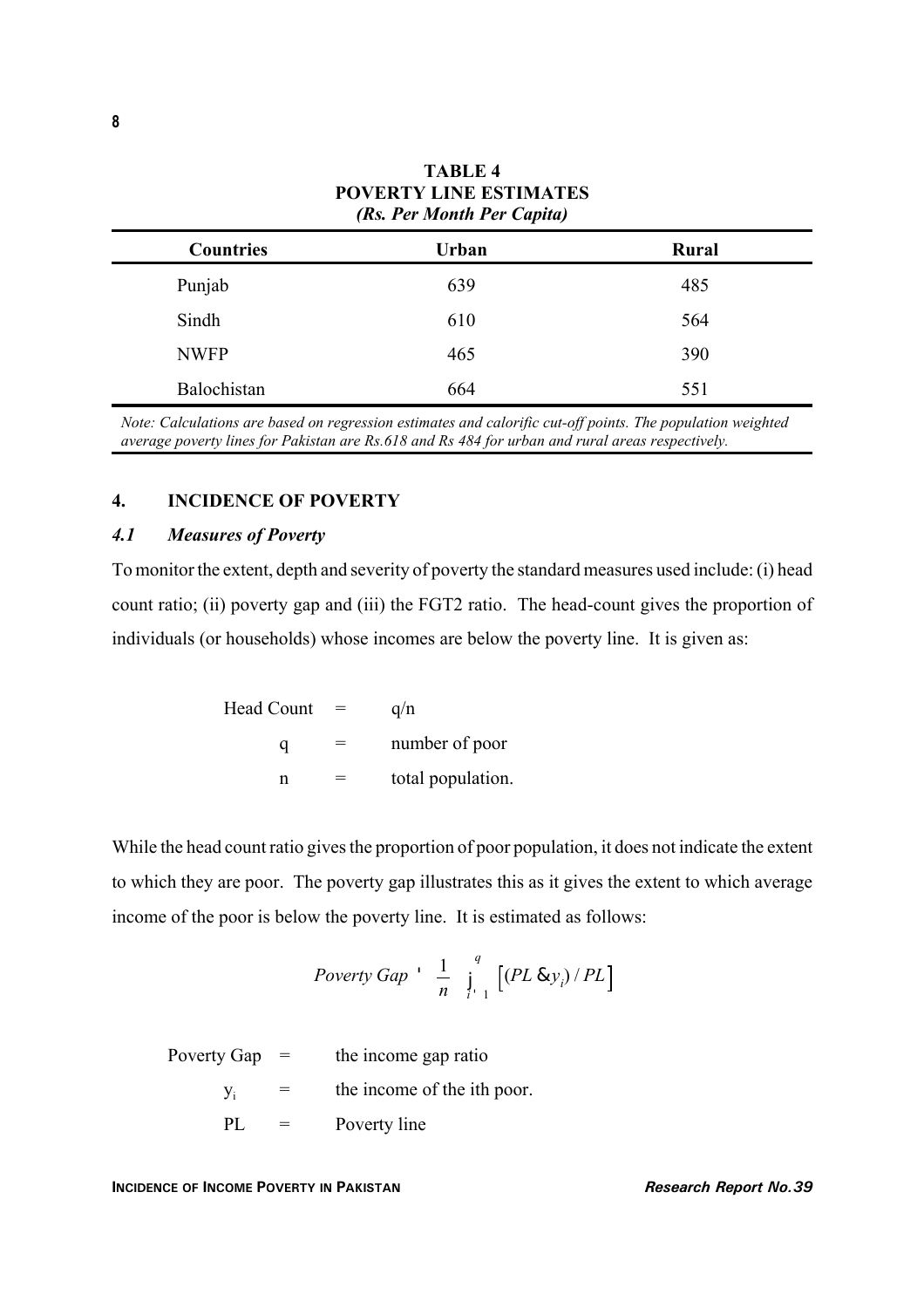The above two measures are, however, not reflective of the distribution of the poor and the Foster, Greer and Thorbeck (FGT2) index provides an estimation of the severity of poverty among the poor. This is given as:

$$
FGT2 \quad \frac{1}{n} \quad \int_{t-1}^{q} \left[ (PL \& y_i) / PL \right]^2
$$

The FGT index is equal to 0 if the incomes of the poor are very close to the poverty line.

### *4.2 Estimates of Poverty*

Using the poverty lines presented in section 3, incidence of poverty has been derived using the above three indicators. On the whole, 31 per cent of the people of Pakistan are in the state of poverty, having income levels below the poverty line (See Table 5). This means that out of the 128 million people living in Pakistan in 1996-97, 40 million were living in a state of poverty. The incidence of poverty is higher in the rural than urban areas, at 32 and 27 per cent respectively.

| Urban          | Rural | Overall                    |
|----------------|-------|----------------------------|
|                |       |                            |
| 27             | 32    | 31                         |
| 6              | 8     | 7                          |
| 2              | 3     | 3                          |
|                |       |                            |
| 33             | 29    | 30                         |
|                |       | 7                          |
| $\overline{c}$ | 3     | 3                          |
|                |       |                            |
| 20             | 53    | 37                         |
| 4              | 14    | 9                          |
|                | 5     | 3                          |
|                |       |                            |
| 18             | 24    | 23                         |
| 3              | 5     | 4                          |
|                |       |                            |
|                |       |                            |
| 35             | 54    | 49                         |
| 8              | 14    | 12                         |
| 3              | 6     | 4                          |
|                |       | Levent of Loop Individuals |

**TABLE 5 INCOME POVERTY IN PAKISTAN, 1996-97** *[Percent of Poor Individuals]*

*Estimated from HIES, 1996-97 unit records.*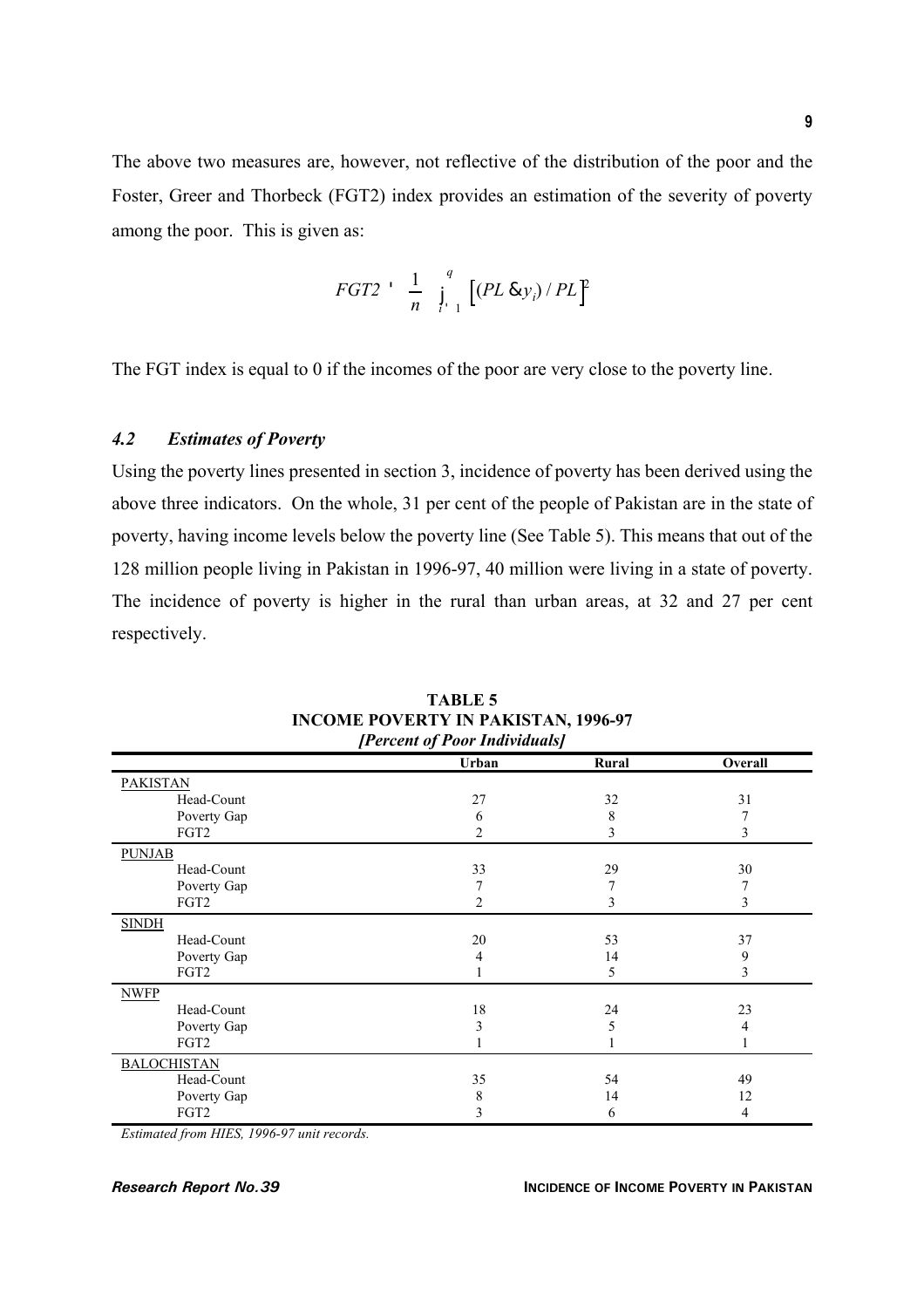The depth of poverty, as revealed by the poverty gap, show that the average income of poor households is below the poverty line by 6 per cent in urban areas and by 8 per cent in rural areas. Overall, for the country it is 7 per cent. This implies that though pervasive, poverty is not very deep in Pakistan. The overall FGT2 index is 3, being lower in the urban areas. This indicates a lower inequality among the poor in the urban compared to the rural areas of the country.

#### *4.3 Regional Profile of Poverty*

A comparison of the incidence of poverty across provinces and regions leads to a number of interesting and crucial insights. First, Balochistan is the most poverty stricken province in the country with the highest incidence of both rural and urban poverty. More than half of the rural population (54 per cent) and more than one-third of urban (35 per cent) population is poor in the province. Poverty is not only very extensive but also very deep and sever as demonstrated by the poverty gap of 12 per cent and the FGT2 index of 4. The indicators for the rural areas are worse than the urban areas of the province.

Second, Sindh has the second highest incidence of poverty in the country, at 27 per cent. The extreme dichotomy in the provincial economy is highlighted by the large difference in the incidence of poverty between the urban and the rural areas. Only 20 per cent of the urban population lives in poverty as opposed to more than half in the rural areas. The poverty gap is also very high in the rural areas, of 14 per cent, as compared to 4 per cent in the urban areas. Also, the difference in the FGT2 index between the urban and rural areas of the province is the highest in the whole country. The indicators point to the extreme problem of poverty in rural Sindh, the situation being almost as bad as in the rural areas of Balochistan.

Third, the incidence, depth and severity of poverty is the lowest in the NWFP, both in the urban and the rural areas. This conclusion, though consistent with the findings of earlier studies (Jaffri 1999), has not been highlighted adequately. Finally, Punjab is the only province were poverty is more pervasive in the urban as compared to the rural areas. The head count ratio in urban Punjab is 33 per cent as compared to about 29 per cent in rural Punjab. However, inequality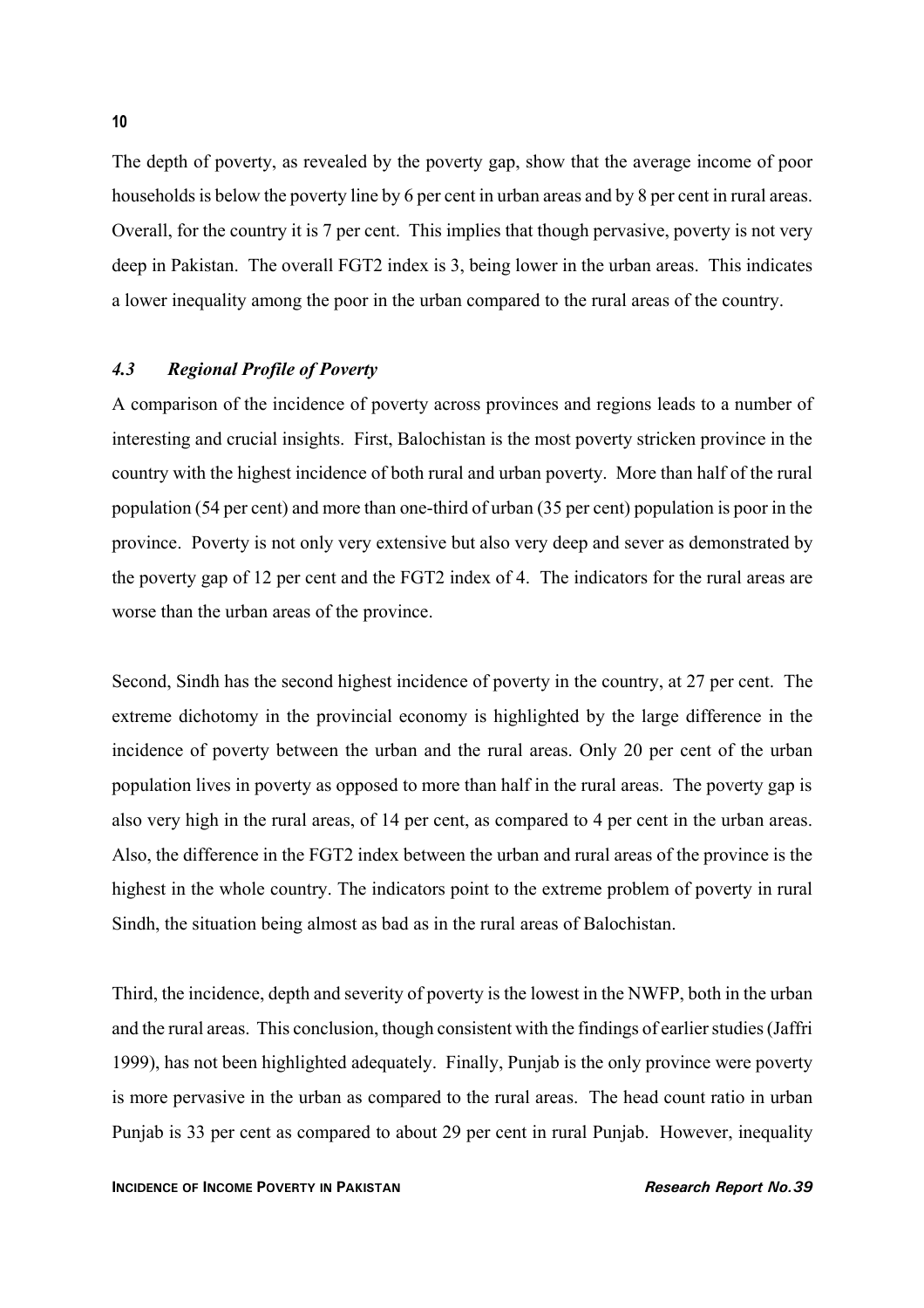among poor is higher in the rural areas. There appears to be no differences in the depth of poverty across the province. Overall the low incidence of poverty in the rural Punjab (versus urban areas) can perhaps be attributed to the relatively buoyant agricultural base of the provincial economy.

In summary, significant spatial variations exist in the incidence of poverty in the country. The distribution across Pakistan is presented in Table 6. It appears that 36 per cent of the poor population resides in rural Punjab, 20 per cent in rural Sindh and 19 per cent in urban Punjab. The important question that emerges is why are there such significant differences in the regional incidence of poverty across the country? Broadly speaking, we identify three factors as important determinants of spatial variation in poverty. First, is the difference in per capita income across regions. Ceteris paribus, regions with higher incomes are likely to have a lower incidence of poverty. The second contributing factor is income inequality. The more unequally income is distributed, the higher the incidence of poverty is likely to be. Beyond this, since income poverty is based on the notion of a poverty line, a lower poverty line is likely to imply a lower incidence and vice versa.

| (%)         |                    |                    |              |  |  |
|-------------|--------------------|--------------------|--------------|--|--|
|             | <b>Urban Areas</b> | <b>Rural Areas</b> | <b>Total</b> |  |  |
| Punjab      | 19                 | 36                 | 55           |  |  |
| Sindh       | 7                  | 20                 | 27           |  |  |
| <b>NWFP</b> |                    | 9                  | 10           |  |  |
| Balochistan |                    | 7                  | 8            |  |  |
| Pakistan    | 28                 | 72                 | 100          |  |  |

**TABLE 6 SPATIAL DISTRIBUTION OF POVERTY IN PAKISTAN**

Table 7 summarizes the relationship between incidence of poverty, per capita income, inequality and the poverty line. It seems that the low incidence of poverty in NWFP is principally the consequence of the low poverty line and the relatively uniform distribution of income (due partly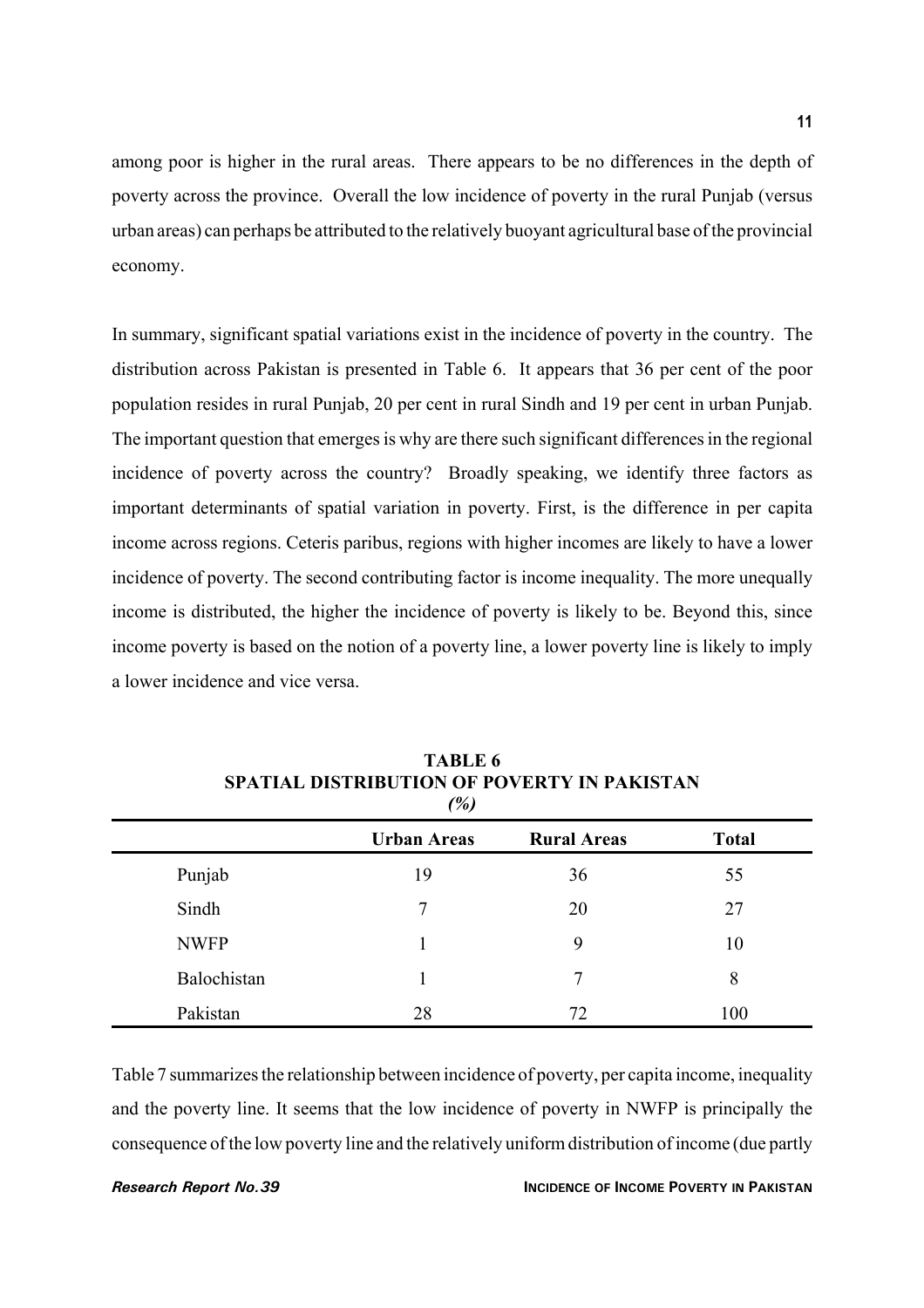to the equalizing effect of remittances). The story of Punjab is somewhat different. Despite the high level of income inequality, the incidence of poverty in the province is relatively low largely due to the combined effect of the high level of income per capita and the relatively low poverty line.

|              | Per Capita<br><b>Monthly Income</b><br>(Rs.) | <b>Extent of Income</b><br>Inequality<br>(Gini Coefficient) | <b>Poverty Line</b><br>(Rs. Per capita<br>per month) | <b>Incidence of</b><br><b>Poverty</b><br>$(% \mathbf{A})$ (% of poor) |
|--------------|----------------------------------------------|-------------------------------------------------------------|------------------------------------------------------|-----------------------------------------------------------------------|
| <b>URBAN</b> |                                              |                                                             |                                                      |                                                                       |
| Punjab       | 1,245                                        | 0.39                                                        | 639                                                  | 33                                                                    |
| Sindh        | 1,352                                        | 0.39                                                        | 610                                                  | 20                                                                    |
| <b>NWFP</b>  | 1,101                                        | 0.39                                                        | 465                                                  | 18                                                                    |
| Balochistan  | 1,100                                        | 0.34                                                        | 664                                                  | 35                                                                    |
| Pakistan     | 1,270                                        | 0.38                                                        | 618                                                  | 27                                                                    |
| <b>RURAL</b> |                                              |                                                             |                                                      |                                                                       |
| Punjab       | 1,052                                        | 0.45                                                        | 485                                                  | 29                                                                    |
| Sindh        | 745                                          | 0.33                                                        | 564                                                  | 53                                                                    |
| <b>NWFP</b>  | 686                                          | 0.30                                                        | 390                                                  | 24                                                                    |
| Balochistan  | 681                                          | 0.28                                                        | 551                                                  | 54                                                                    |
| Pakistan     | 921                                          | 0.41                                                        | 484                                                  | 32                                                                    |
| <b>TOTAL</b> |                                              |                                                             |                                                      |                                                                       |
| Punjab       | 1,105                                        | 0.44                                                        | 527                                                  | 30                                                                    |
| Sindh        | 1,036                                        | 0.36                                                        | 586                                                  | 37                                                                    |
| <b>NWFP</b>  | 746                                          | 0.33                                                        | 401                                                  | 23                                                                    |
| Balochistan  | 762                                          | 0.31                                                        | 573                                                  | 49                                                                    |
| Pakistan     | 1,025                                        | 0.40                                                        | 523                                                  | 31                                                                    |

| TABLE 7                                                      |
|--------------------------------------------------------------|
| <b>RELATIONSHIP BETWEEN INCIDENCE OF POVERTY, PER CAPITA</b> |
| INCOME, INCOME INEQUALITY AND POVERTY LINE                   |

Compared to NWFP and Punjab, the high incidence of poverty in Sindh is the consequence of a high poverty line reinforced by the highly unequal distribution of income which neutralizes the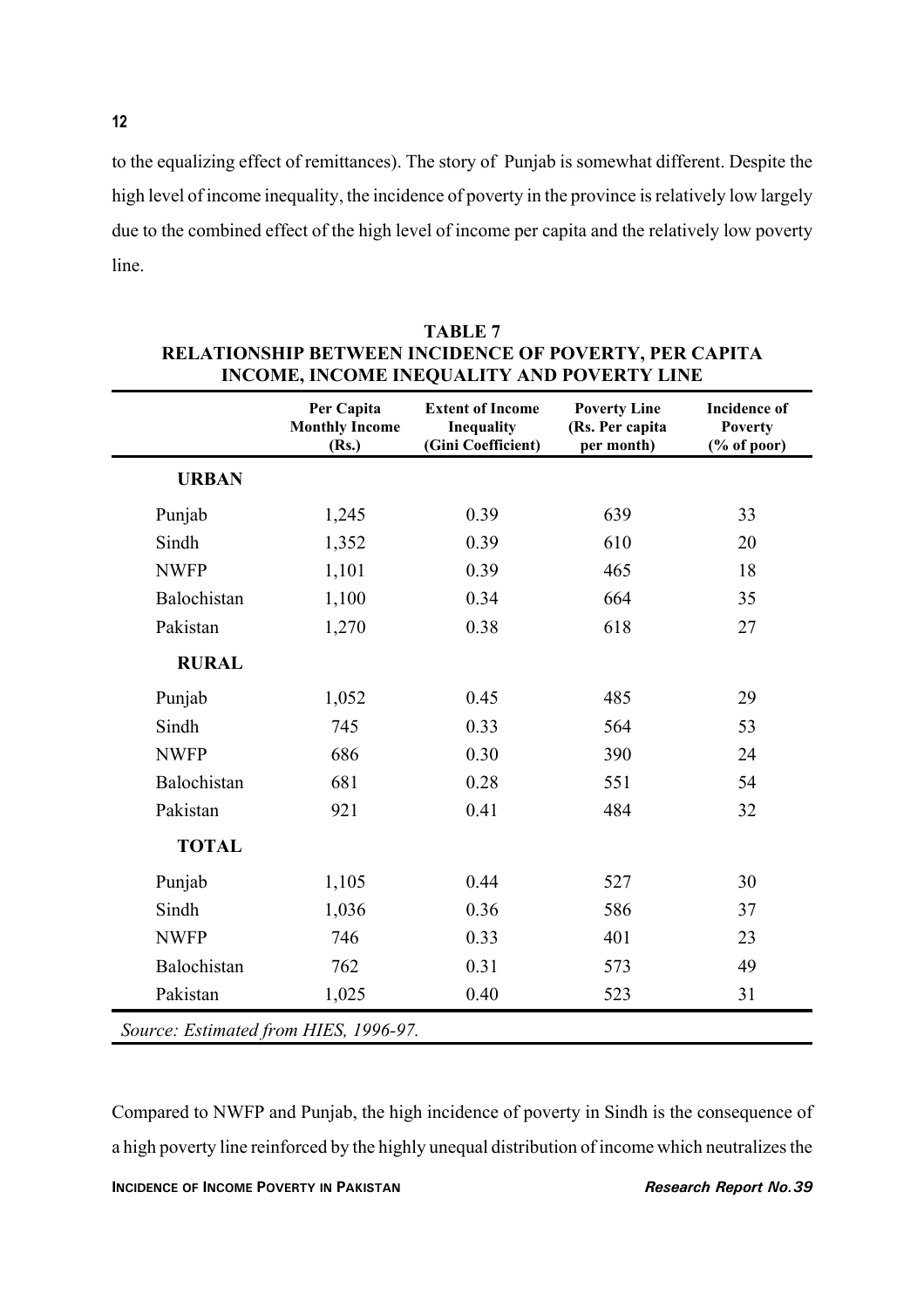poverty reducing impact of high per capita income. In the case of Balochistan, the high poverty line and low per capita income mitigate against the favourable implications of the prevailing low level of income inequality and result in a high incidence of poverty.

### **5. DETERMINANTS OF THE EXTENT AND DEPTH OF POVERTY**

It is clear by now that the problem of poverty is overwhelming in Pakistan. However, before it can be addressed, it needs to be understood. First of all there is need to know what type of households are unable to generate incomes above the poverty line or what are their key socioeconomic characteristics? Secondly, what determines the depth of poverty as reflected by the poverty gap. The answer to these crucial questions will throw some light on the nature of poverty in existence in Pakistan. Is poverty chronic in nature and are households under poverty likely to remain poor? Or is it largely due to inadequate asset endowment like educational and skill level, which can be enhanced; thereby, pulling the households out of poverty? Or is poverty essentially transitional; whereby, the households are under poverty conditions only temporarily, for example, due to unemployment between jobs? An understanding of this is an essential prerequisite for the formulation of an effective and meaningful poverty alleviation strategy as each type of poverty has to be tackled differently. For instance, if poverty is more or less of a permanent nature, poverty alleviation strategy should emphasize long term income supplementing scheme. If, on the other hand, inadequate skill endowment is largely a cause of poverty, then capabilities enhancing programs should be the cornerstone of the poverty alleviation strategy, and so on.

In this section we attempt to answer some of the important queries raised above. Specifically, we pose the following questions: which socio-economic attributes influence the probability of the household being below the poverty line and, if poor, what determines the depth of poverty? Table 8 portrays the incidence and depth of poverty with respected to change in various socioeconomic characteristics.

#### **TABLE 8 INCIDENCE AND DEPTH OF POVERTY BY TYPE OF HOUSEHOLD (%)**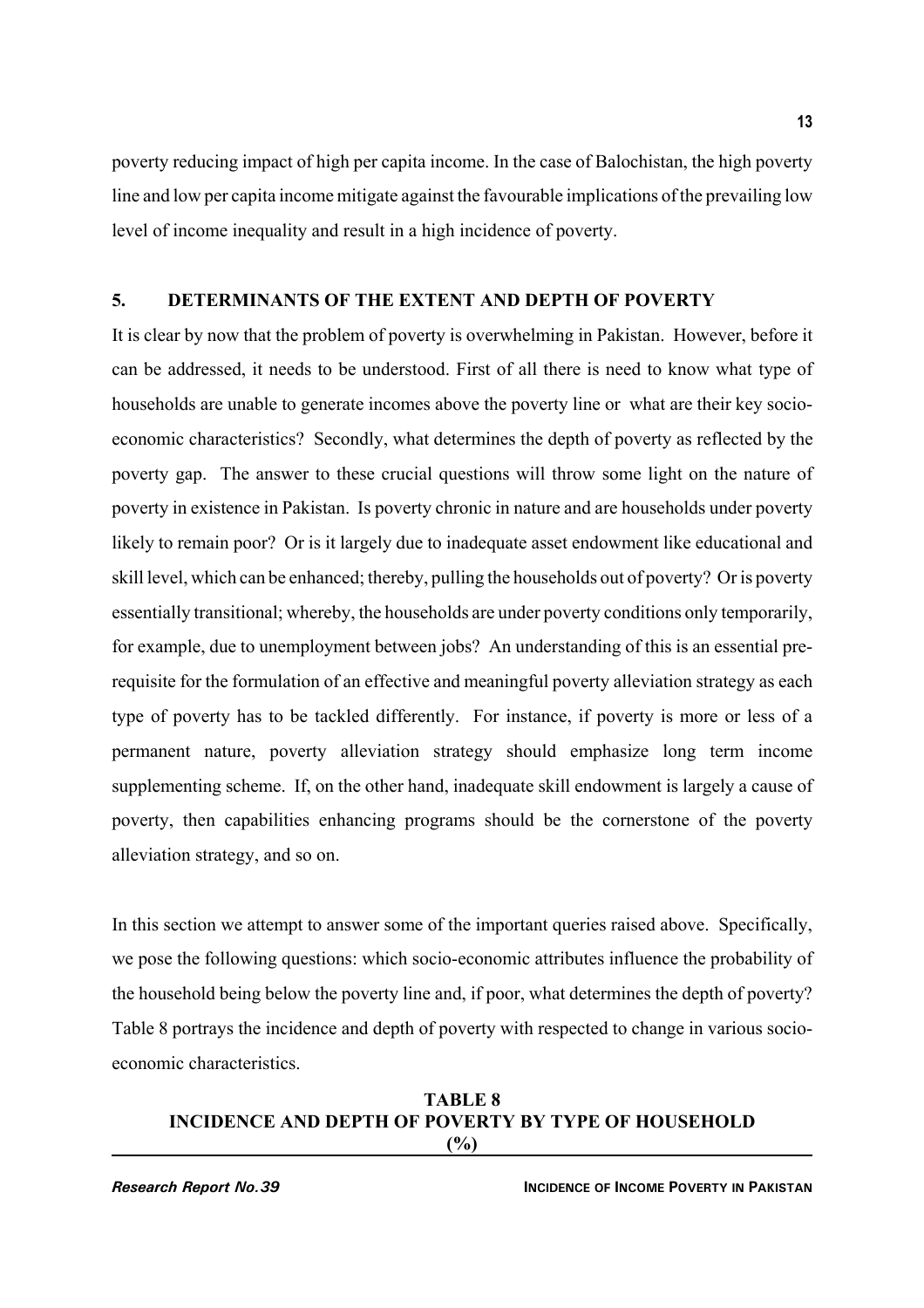|                                    |                    | <b>INCIDENCE</b>   | <b>DEPTH</b>       |                                    |
|------------------------------------|--------------------|--------------------|--------------------|------------------------------------|
| Characteristics                    | <b>Rural Areas</b> | <b>Urban Areas</b> | <b>Rural Areas</b> | <b>Urban Areas</b>                 |
| <b>Household Size</b>              |                    |                    |                    |                                    |
| $1 - 3$                            | 13                 | 5                  | $\mathfrak{Z}$     | $\mathbf{1}$                       |
| $4 - 6$                            | 28                 | 15                 | 6                  | $\mathfrak{Z}$                     |
| 7 and above                        | 37                 | 36                 | 10                 | 8                                  |
| <b>Dependency Ratio</b>            |                    |                    |                    |                                    |
| Below 20%                          | 11                 | 4                  | $\overline{c}$     | 1                                  |
| $20 - 50\%$<br>Above 50%           | 23<br>41           | 17<br>40           | 5<br>11            | $\tau$<br>5                        |
| Age of Head of Household           |                    |                    |                    |                                    |
| $19 - 34$                          | 34                 | 27                 |                    | 5                                  |
| $35 - 49$                          | 37                 | 29                 | 9<br>$\,8\,$       | $\sqrt{ }$                         |
| 50 and above                       | 27                 | 25                 | 6                  | 5                                  |
| <b>Number of Earners</b>           |                    |                    |                    |                                    |
| One                                | 36                 | 29                 | 10                 | 6                                  |
| Two                                | 32                 | 31                 | $\,8\,$            | $\boldsymbol{7}$                   |
| Three or more                      | 26                 | 23                 | 6                  | $\overline{4}$                     |
| Gender                             |                    |                    |                    |                                    |
| Male-headed Household              | 33                 | 28                 | 9                  | 6                                  |
| Female-headed Household:           |                    |                    |                    |                                    |
| - not receiving transfers          | 38                 | 29                 | 11                 | 6                                  |
| - receiving transfers              | 25                 | 17                 | 7                  | 4                                  |
| <b>Assets Ownership</b>            |                    |                    |                    |                                    |
| Owning No Property                 | 50                 | 29                 | 14                 | 6                                  |
| Owning Property                    | 31                 | 27                 | 8                  | 6                                  |
| Owning Livestock                   | 21                 |                    | 5                  |                                    |
| <b>Educational Attainment</b>      |                    |                    |                    |                                    |
| Illiterate                         | 36                 | 40                 | 9                  | $\boldsymbol{9}$                   |
| Primary<br>Higher Secondary/Matric | 33<br>17           | 34<br>17           | 8<br>3             | $\boldsymbol{7}$<br>$\mathfrak{Z}$ |
| Graduate and Postgraduate          | 14                 | $\overline{4}$     | 3                  | 1                                  |
| <b>Employment Status</b>           |                    |                    |                    |                                    |
| Unemployed                         | 33                 | 22                 | 8                  | 3                                  |
| Underemployed Wage Earners         | 42                 | 30                 | 11                 | 6                                  |
| Self-Employed                      | 27                 | 25                 | 6                  | 5                                  |
| <b>Transfers</b>                   |                    |                    |                    |                                    |
| Households without Transfers       | 34                 | 28                 | 8                  | 6                                  |
| Households with Transfers          | 26                 | 26                 | 6                  | 6                                  |
| <b>Receiving Remittances</b>       | 23                 | 22                 | 6                  | 4                                  |
| From Outside Pakistan              | 12                 | $\,8\,$            | 2                  | 1                                  |
| From Inside Pakistan               | 25                 | 31                 | 6                  | 6                                  |
| Receiving Zakat                    | 61                 | 49                 | 17                 | 13                                 |
| Location                           |                    |                    |                    |                                    |
| City                               |                    | 18                 |                    | $\mathfrak{Z}$<br>9                |
| Town                               |                    | 39                 |                    |                                    |

*Demographic characteristics.* Larger households tend to be poorer because of more dependents. Therefore, the behaviour whereby poor families desire to have a large number of children, either to serve as housekeepers (to release the adults from domestic chores) or to contribute to the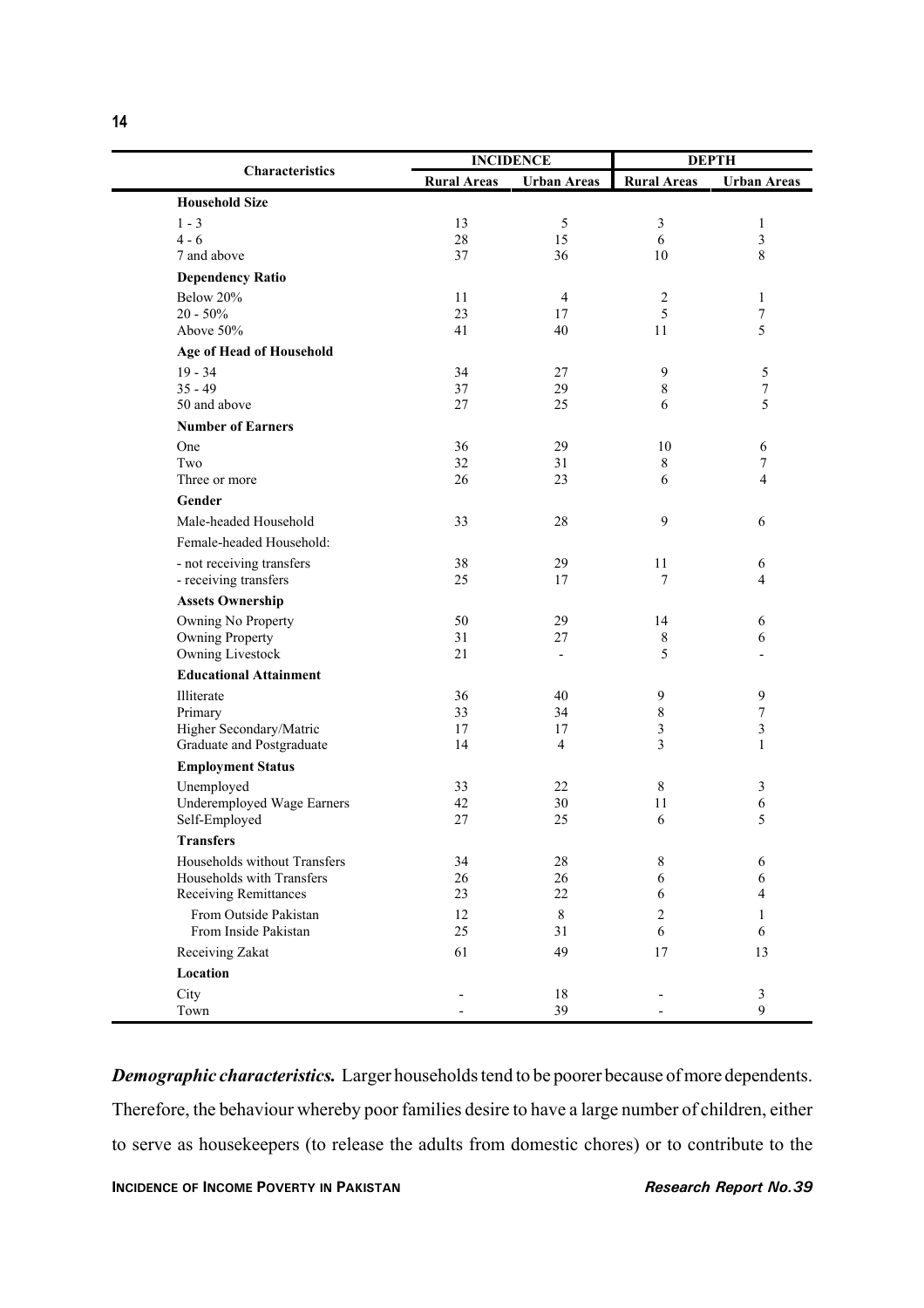family income as a means for rising out of poverty, appears to be counterproductive, at least in the short to medium term. It also appears that the relationship between the age of the head of a household and poverty is of an inverted U-shape. The probability of poverty increases up to a certain age threshold, until such time as the head of the household acquires enough education/training and experience to improve his/her earnings. Thereafter, the chance of his/her being poor declines. The lower likelihood of multiple-earner families being poor is demonstrated by the findings in Table 8.

Are women poorer than men? By and large, women in Pakistan acquire the status of head of a household in two eventualities. First, when men migrate in search of better economic prospects and women temporarily take charge of the household. Such instances are particularly common in northern areas where the phenomenon of out-migration is prevalent. Second, when the male head of a household dies or permanently abandons or departs from the household, leaving the woman to provide for her family. Our findings show that in the latter case, the probability of the household being poor is high, more so in the rural than in the urban areas. Besides, the experience of developing countries shows that, as heads of households, women face all kinds of cultural, social, legal and economic obstacles that men, even poor men, do not (including, for example, longer work hours and lower wages).

*Assets/endowments.* The poor usually lack both income and assets. In economies in which wealth and status come from land/property, disadvantaged households are typically land-poor or landless. Both in the urban and rural areas of Pakistan, ownership of property is inversely correlated with poverty. Likewise, in rural areas, ownership of livestock contributes to lowering the chances of being poor.

The poor also lack human capital. They are either illiterate or have received only a low level of formal education. Table 8 clearly demonstrates the decreased incidence of being poor with increased educational attainment, both in urban and rural areas. The decline is particularly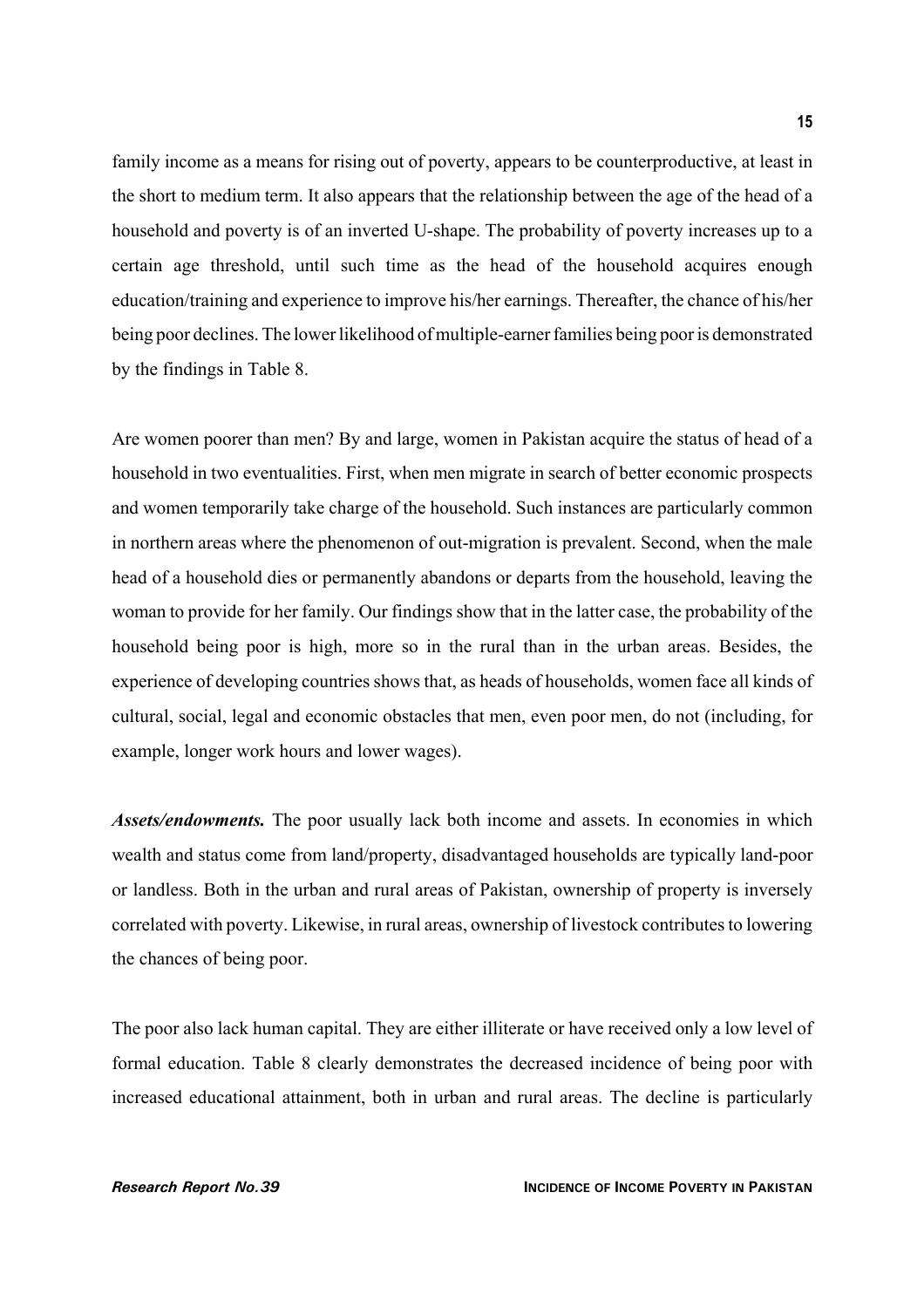marked in urban areas, diminishing from 40 per cent in the case of illiterate heads of households to 4 per cent in the case of graduates.

*Employment status.* Besides having lower incomes and fewer assets than the non-poor, the poor are generally unemployed or underemployed, and are wage earners. The lack of employment opportunities, particularly in a period of economic recession, has dragged households into a state of acute poverty. To counter this, some opt for secondary employment (and are therefore underemployed). However, this is unlikely to fundamentally improve their status, and the probability of such households being poor is also high. Interestingly, those who manage to become small entrepreneurs (self-employed) are able to improve their standard of living and are less likely to be in a state of poverty.

In periods of low economic activity, daily wage earners are the most adversely affected. Their chances of being poor are greatest, both in the urban and the rural areas. Wage earners in the rural areas, particularly in non-farm households, are generally recognized as the most vulnerable segment of rural society. International experience and other local studies confirm this finding (Qureshi (1999); Jafri (1999)).

*The role of transfers.* Transfers can be an important source of income for households. In most developing countries, transfers are made by relatives and friends rather than by the government. In Pakistan, remittances, both from within and outside Pakistan, are instrumental in improving the standard of living of recipient households. Table 8 clearly shows that the likelihood of being poor is low for households receiving remittance income. In fact, informal transfers are successful in pulling a significant proportion of households out of poverty (Ghaus-Pasha (2001)).

In conclusion, it appears that being poor is not a random occurrence. There are distinct demographic, social and economic factors that can force a household into a state of poverty. These insights can potentially be very useful in the design of a poverty alleviation programme.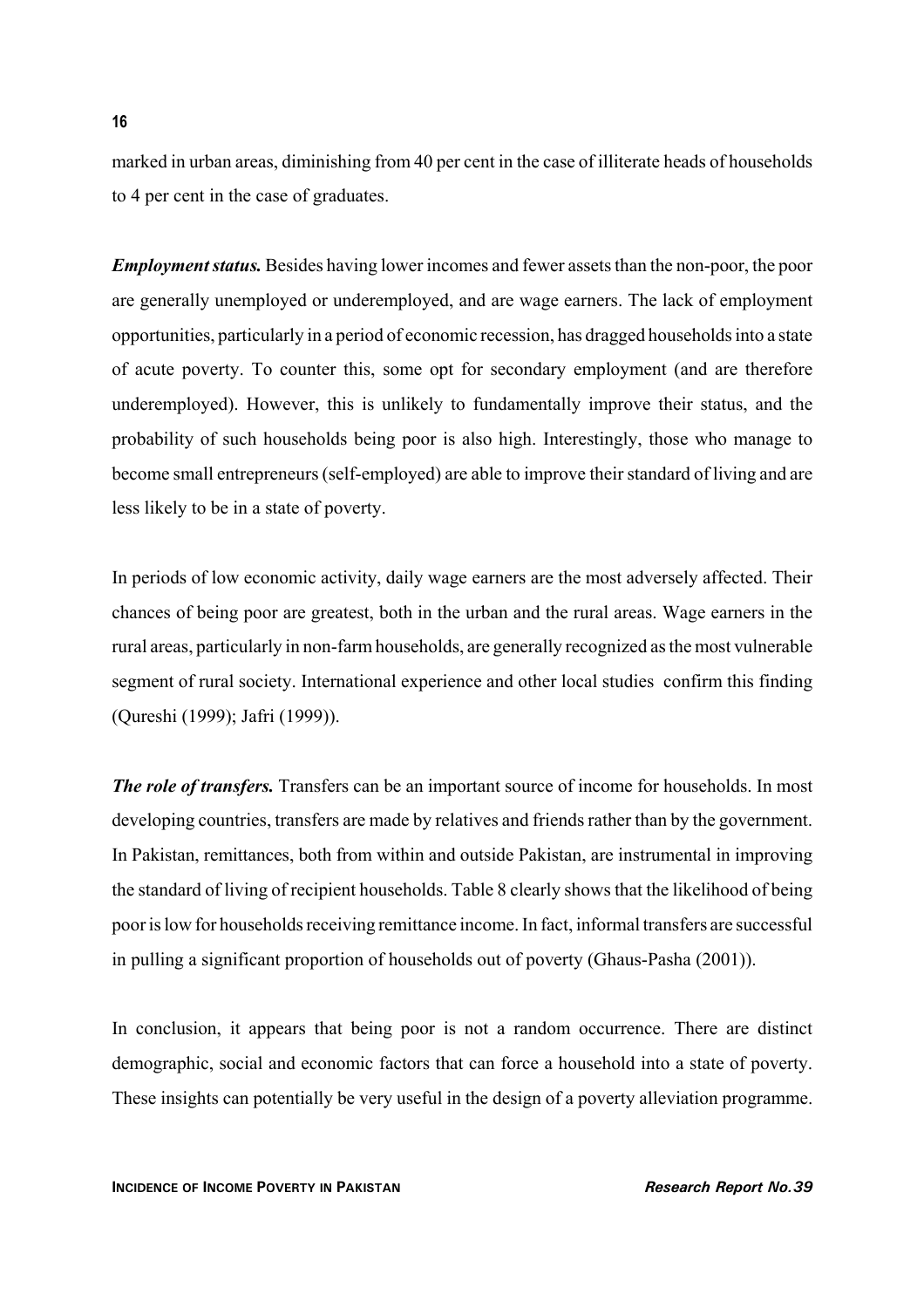Chart 1 traces the incremental steps that lead to reduced poverty in urban and rural areas, respectively. Essentially, if the head of a household is both illiterate and unemployed, and also has no access to either unearned income (e.g., transfers or assets) or other modes of family support (i.e., income from other employed household members), then the household is bound to be poor.



*Incidence of Poverty Incidence of Poverty*

#### **NOTES:**

The conditional probabilities with respect to certain characteristics are calculated from the Logit analysis whereby the dependent variable takes the value one if poor and zero otherwise. The model contains a number of socio-economic characteristics. The detailed Logit results are presented for urban and rural areas separately in the appendix.

<sup>a</sup> The head of the household is illiterate and unemployed, receives neither transfers nor assets, and has no family support **b** Primary education

If a rural household possesses physical assets (land/livestock), the incidence of poverty tends to fall by as much as 55 per cent. As such, we conclude that asset redistribution can be used as an effective tool for poverty reduction, particularly in rural Pakistan. Access to employment and informal transfers also tend to mitigate significantly against poverty. Finally, improvement in educational attainment reduces the likelihood of a household being poor by a further 8 per cent.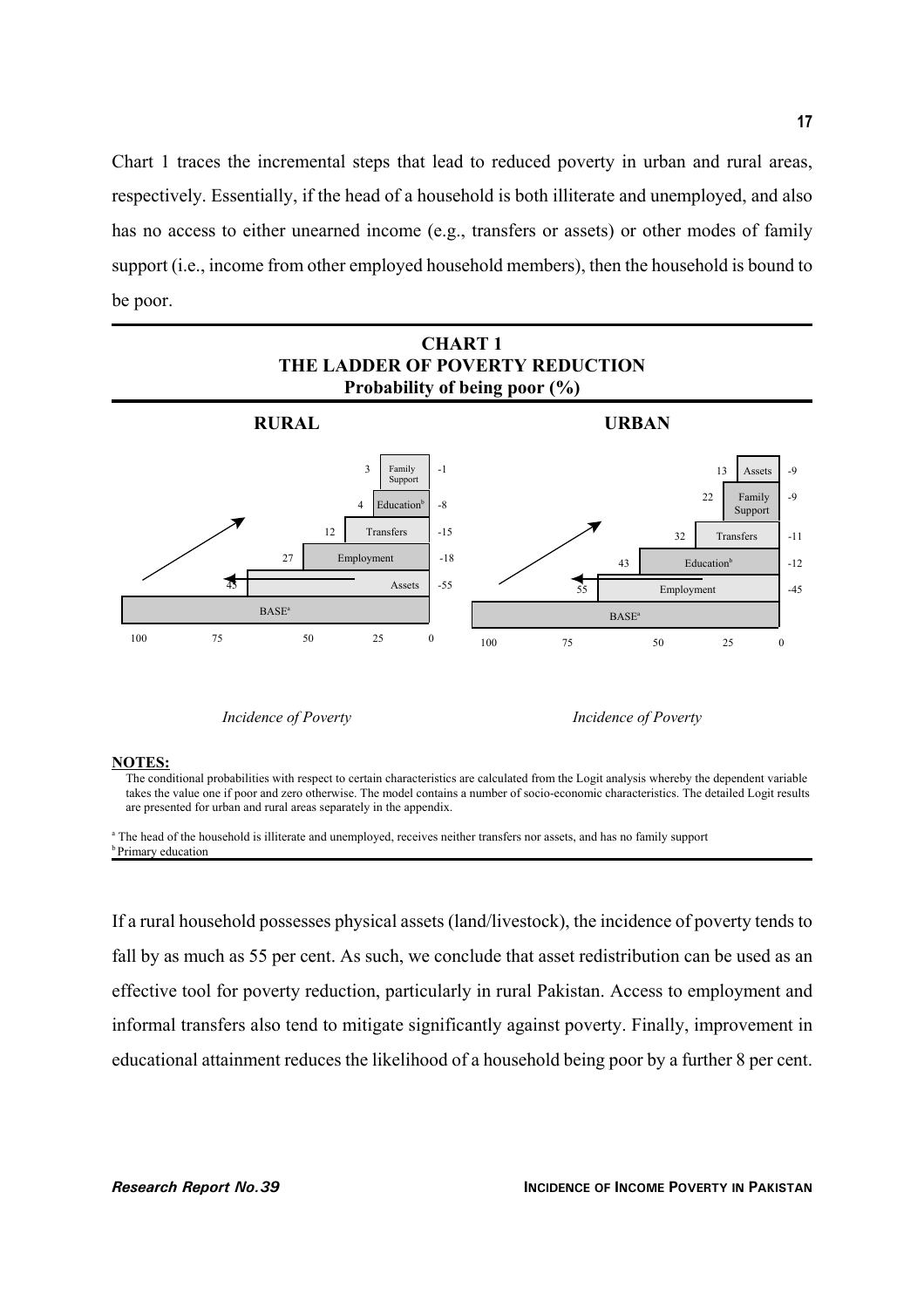In contrast, employment tends to have a greater poverty-reducing impact in urban areas, the incidence of poverty being reduced by 45 per cent if the head of the household is gainfully employed. Transfers, followed by education, also play a significant poverty-reducing role.

Finally, we turn to a quantification of the extent of chronic and transitory poverty. Within poor households, the former category essentially consists of three types of households) female-headed households (Type I), male-headed households where the head of household is illiterate (Type II), and male-headed households where the head of the household is literate but old (above 60 years) (Type III). The share of such households as a percentage of poor households is given in table 9.

| <b>INCIDENCE OF CHRONIC POVERTY</b><br>(% SHARE OF POOR HOUSEHOLDS) |                    |                    |              |  |  |
|---------------------------------------------------------------------|--------------------|--------------------|--------------|--|--|
| <b>Type</b>                                                         | <b>Rural Areas</b> | <b>Urban Areas</b> | <b>Total</b> |  |  |
| Type I                                                              |                    | 4                  |              |  |  |
| Type II                                                             | 69                 | 53                 | 65           |  |  |
| Type III                                                            |                    |                    |              |  |  |
| <b>Total</b>                                                        | 75                 | 59                 | 70           |  |  |
| Source: SPDC estimates based on HIES (1996-97).                     |                    |                    |              |  |  |

**TABLE 9 INCIDENCE OF CHRONIC POVERTY**

It is clear that much of the poverty in Pakistan, especially in the rural areas, appears to be chronic in character. This would tend to justify programmes for enhancement of skills/education and for continuing income support.

### **6. CONCLUSIONS AND POLICY IMPLICATION**

This paper estimates the extent, depth and severity of poverty in Pakistan using the HIES, 1996- 97 database. An analysis of the socio-economic characteristics of the poor is also undertaken. Results show that income poverty is pervasive in Pakistan; encompassing approximately 40 million people (about 31 per cent of the total population) in its folds in 1996-97, with almost 70 per cent chronically poor. Significant differences exist in the incidence of poverty across the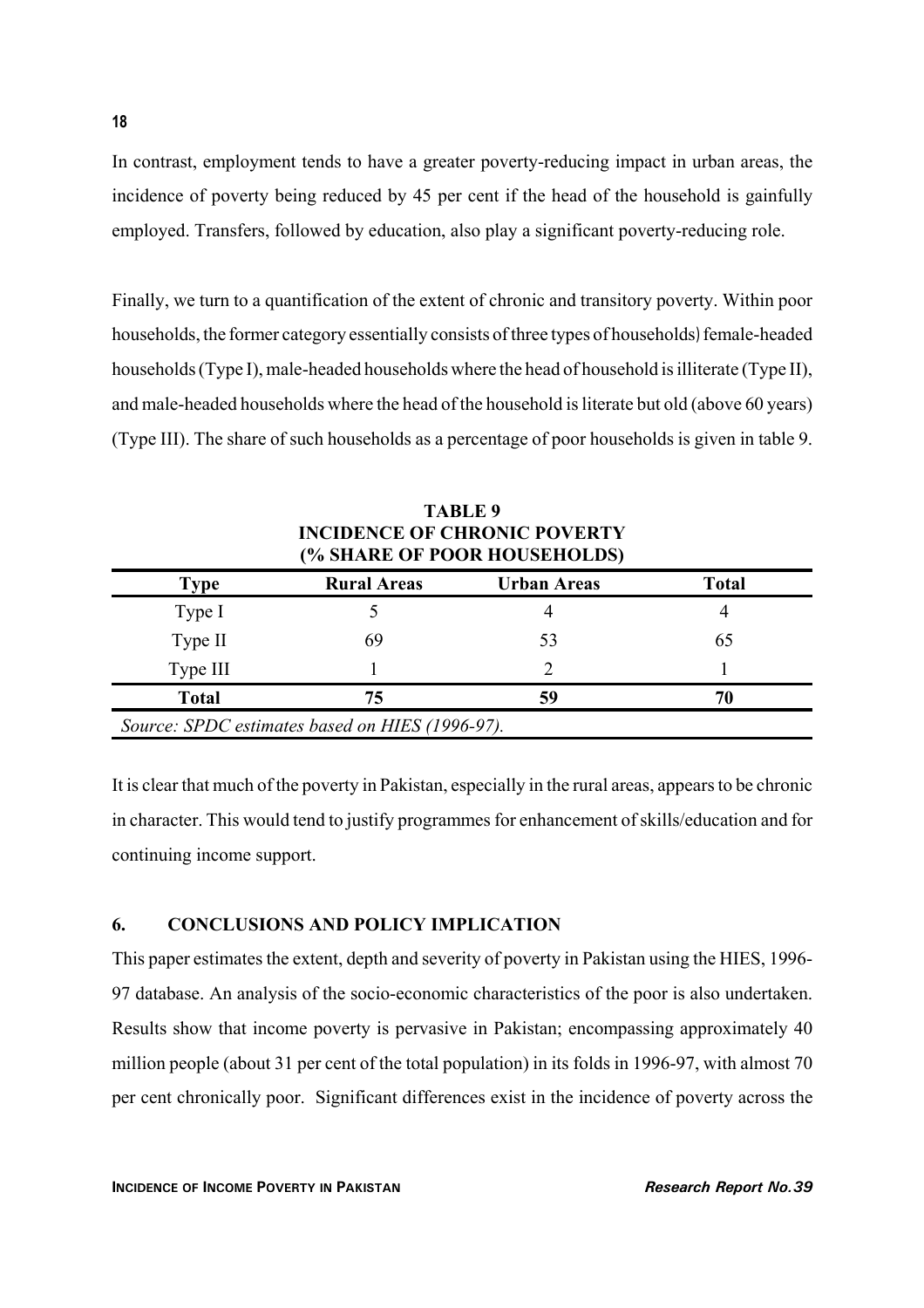country. More severely affected areas include the province of Balochistan and rural Sindh, followed by urban Punjab.

The poor have larger families, a higher dependence ratio, a lower asset endowment and limited access to supplementary income sources. Results shows that if rural households possess physical assets (land/livestock), the incidence of poverty falls by as much as half. In contrast, employment and intellectual assets endowment (education) tend to have a greater poverty reducing impact in urban areas.

The analysis has important implications for the design of poverty alleviation program. First, with almost one-third of the country's population below the poverty line, welfare programs like *Zakat*, *Baitul Maal*, etc. can make only a minor dent in poverty. Macro policies, which focus on improving the key determinants of poverty like price stability, particularly of basic food items, and higher employment generation through economic revival are perhaps the most effective mechanisms for reducing poverty in the country. Second, there are large differences in the incidence of poverty among regions. Therefore, given limited resource availability, the poverty alleviation programmes should focus more on areas where the problem is more acute like Balochistan and rural Sindh. Any scheme which allocates funds on a per capita basis will not achieve the best results in terms of the impact on poverty.

Third, given that possession of physical assets (land/livestock) reduces the probability of poverty by as much as 55 per cent in the rural areas, a case exists for land reforms, purely on equity basis. Also there is strong justification for explicitly including livestock promotion in the poverty alleviation package.

Finally, since much of the poverty in Pakistan, especially in the rural areas, appears to be chronic in character, programmes for enhancement of skills/education and continuing income support will have to be focused on. It is important that effective and efficient poverty alleviation poprograms continue to receive high priority not only in terms of higher fiscal allocations but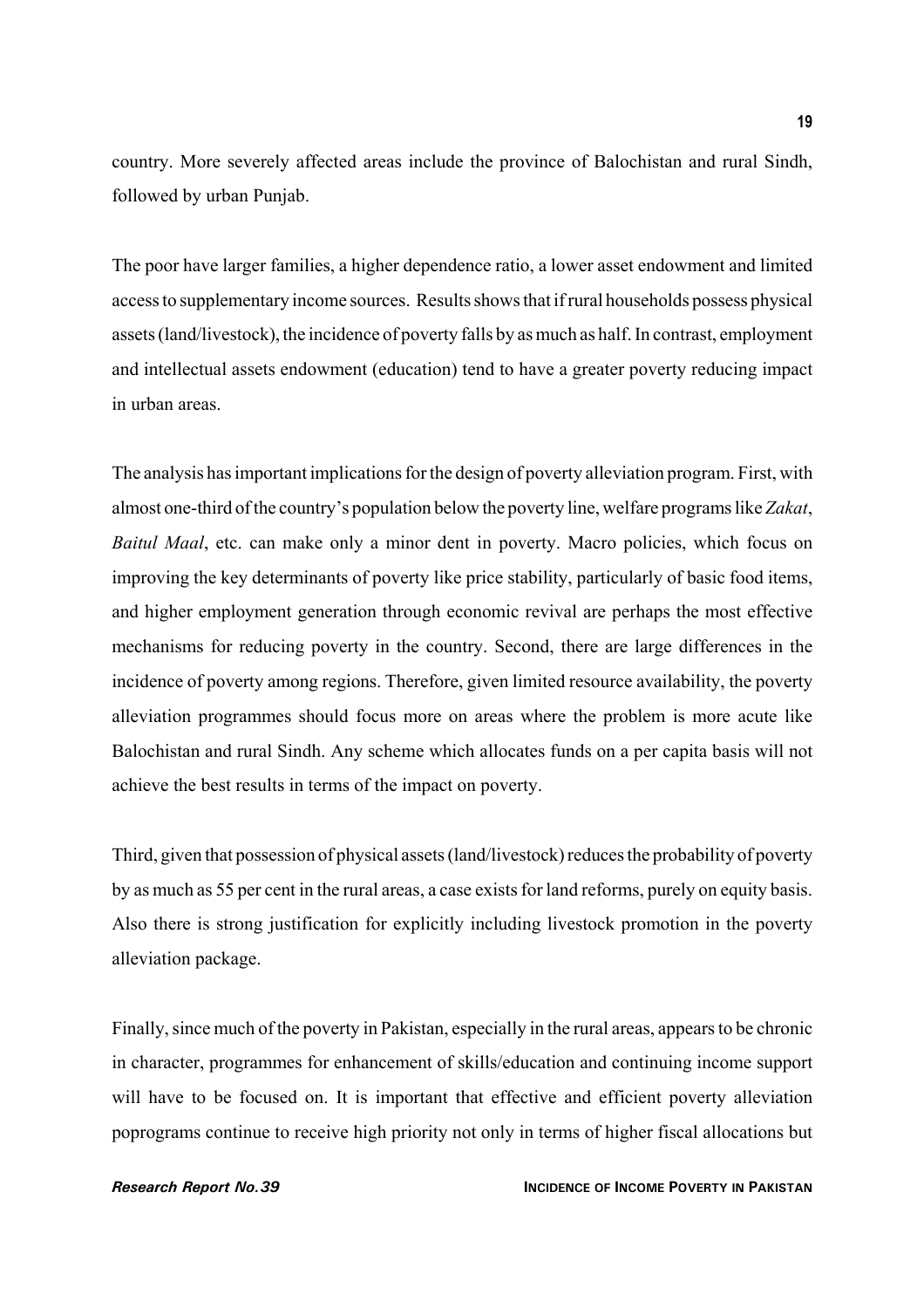also through institutional reforms which improve the process of delivery of basic social services in the country. The approach must be to endow and empower people so that they can find ways to get themselves out of the vicious cycle of poverty.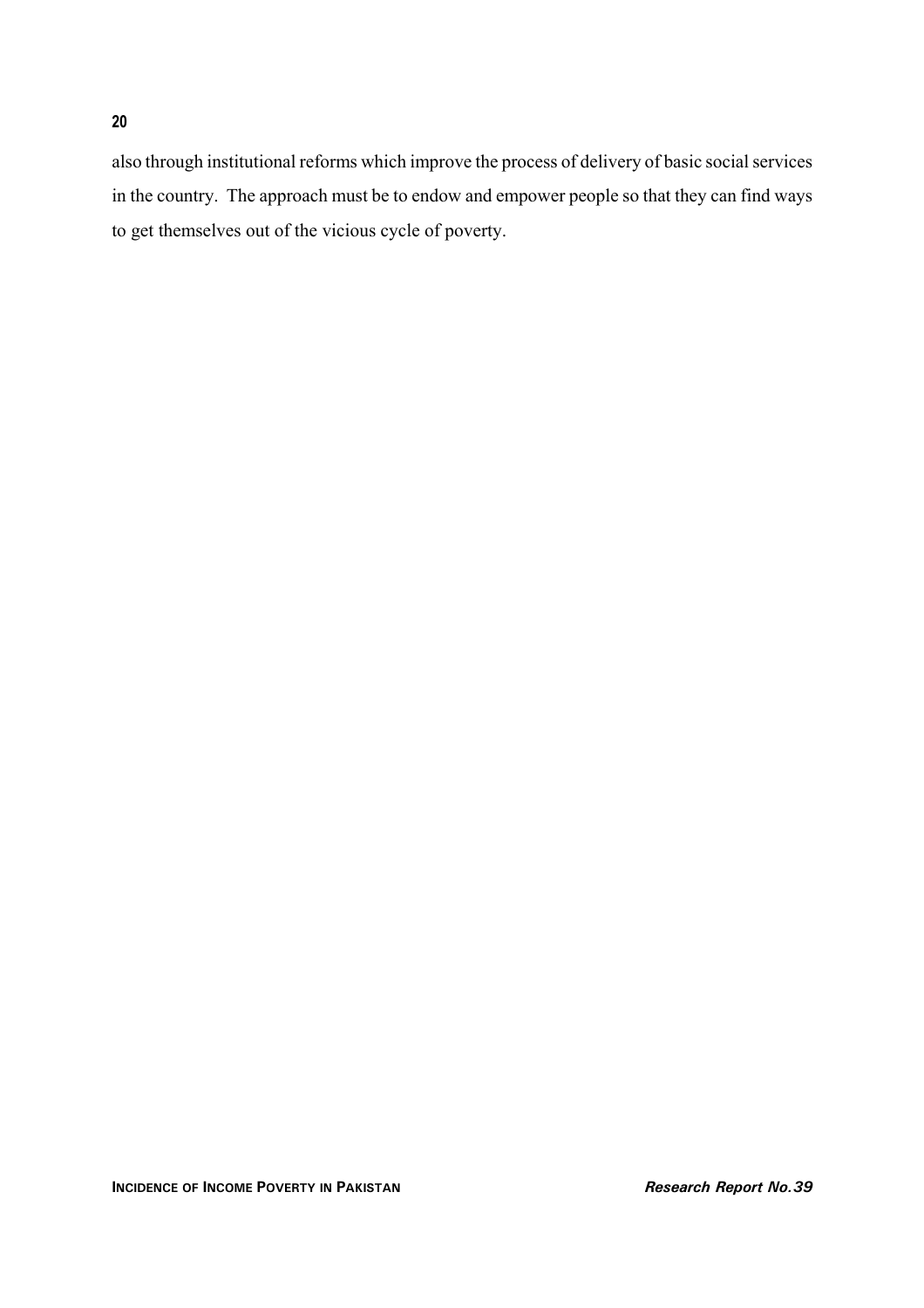### **REFERENCES**

- Ahmad, Mushtaq (1993), *"Choice of a Norm of Poverty Threshold and Extent of Poverty in Pakistan, 1979-84"*, mimeo, Ministry of Finance, Islamabad.
- Akhtar, S and Ahmed M. (1999), "*Modelling Poverty Trend in Pakistan: Some Additional Empirical Evidence*", Research Report No. 27, Social Policy and Development Centre, Karachi
- Amjad, R and Kemal, A.R. (1997), "*Macroeconomic Policies and their Impact on Poverty Alleviation in Pakistan*", The Pakistan Development Review, Voo.36(1).
- Ercelawn, A. (1991), "*Absolute Poverty as risk to Hunger*", mimeo, Applied Economics Research Centre.
- Ercelawn, A. (1992), "*Absolute Poverty in the 80's Rural and Urban Trends in Pakistan*", Applied Economics Research Centre, Discussion Paper No.161.
- Gazdar, Haris, et. Al. (1994), "*Recent Trends in Poverty in Pakistan*" mimeo, London School of Economics.
- Gazdar, Haris (1998), "*Review of Pakistan Poverty Data*" mimeo, Department of International Development, London.
- Ghaus-Pasha, Aisha (2001) "*Are Private Transfers Income Equalising in Pakistan?: Latest Empirical Evidence*" Research Report, Social Policy and Development Centre, Karachi.
- Government of Pakistan (1997), "*Overcoming Poverty: Report of the Task Force on Poverty Alleviation*".
- Government of Pakistan (1985), "*Food Consumption Table for Pakistan*", Department of Agricultural Chemistry and Human Nutrition, Agriculture University, Peshawar.
- Havings, I.C. et al (1989), "*Poverty in Pakistan, 1984-85*", Pakistan Development Review, 28(4).
- Jafri, S.M. (1999), "*Assessing Poverty in Pakistan*" In A Profile of Poverty in Pakistan, by Mahbubul Haq Centre for Human Development and United Nation Development Program, Islamabad.
- Lanjouw, P. (1994), "*Regional Poverty in Pakistan: How Robust are the Conclusions*", mimeo, World Bank.
- Malik, M.H. (1988), "*Some New Evidence on the Incidence of Poverty in Pakistan*", Pakistan Development Review, 27(4).
- Qureshi, S.K. and Arif, G.M. (1999), "*Profile of Poverty in Pakistan, 1998-99*", mimeo, Pakistan Institute of Development Economics.
- Sen, A.K. (1982), *"Poverty and Finance: An Essay on Entitlement and Depreviation*", New Delhi, Oxford University Press.

## **APPENDIX**

**21**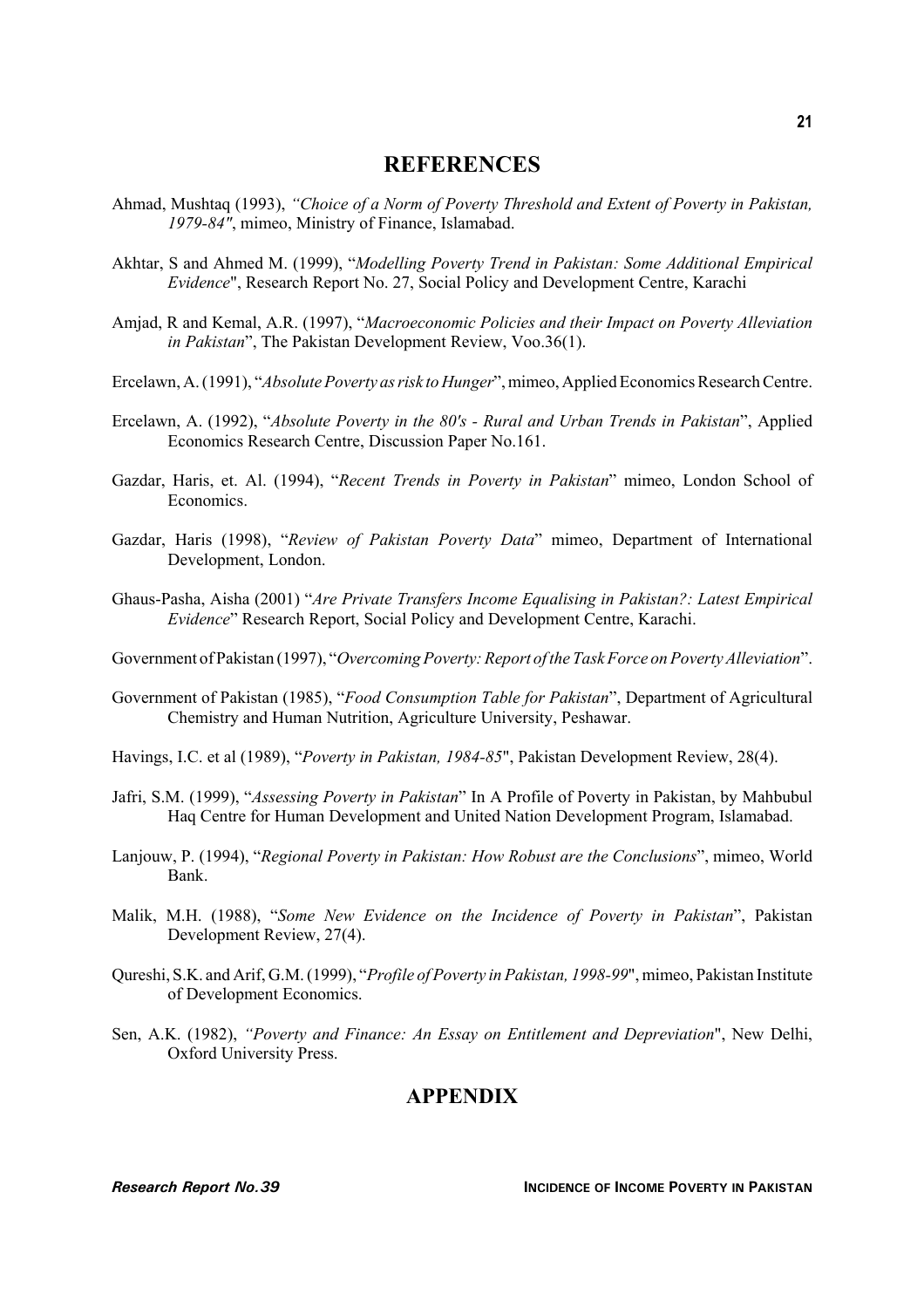| <b>CHAPTER LETTERS</b>                      |           |
|---------------------------------------------|-----------|
| Constant                                    | $-4.760*$ |
| <b>Demographic Variables</b>                |           |
| Household Size                              | $0.298*$  |
| Dependency Ratio                            | $0.036*$  |
| Age of head of Household                    | $0.043*$  |
| Age Squared                                 | $-0.001*$ |
| Female Headed Household                     | 0.533     |
| Female Headed Household Receiving Transfers | $-1.373*$ |
| Number of Earners                           | $-0.286$  |
| <b>Assets / Endowments</b>                  |           |
| Ownership of Property                       | $-0.415*$ |
| <b>Educational Attainment</b>               |           |
| Primary                                     | $-0.391*$ |
| Middle                                      | $-1.071*$ |
| Matriculate                                 | $-1.430*$ |
| Intermediate                                | $-2.551*$ |
| Higher                                      | $-3.153*$ |
| <b>Employment Status</b>                    |           |
| Unemployed                                  | $0.405*$  |
| Self-employed                               | 0.767     |
| Underemployed                               | $-0.748$  |
| <b>Transfers</b>                            |           |
| Zakat and Ushr                              | 1.217*    |
| Remittances from within Pakistan            | $-0.251$  |
| Remittances from outside Pakistan           | $-1.782*$ |
| <b>Locational Differents</b>                |           |
| Punjab                                      | 1.690*    |
| Sindh                                       | 1.027*    |
| Balochistan                                 | $1.232*$  |
| City                                        | $-1.162*$ |

#### **TABLE A-1 RESULTS OF LOGIT ANALYSIS OF POOR HOUSEHOLDS [URBAN AREAS]**

Log-likelihood = -1927 \*Significant at 5% level.

**22**